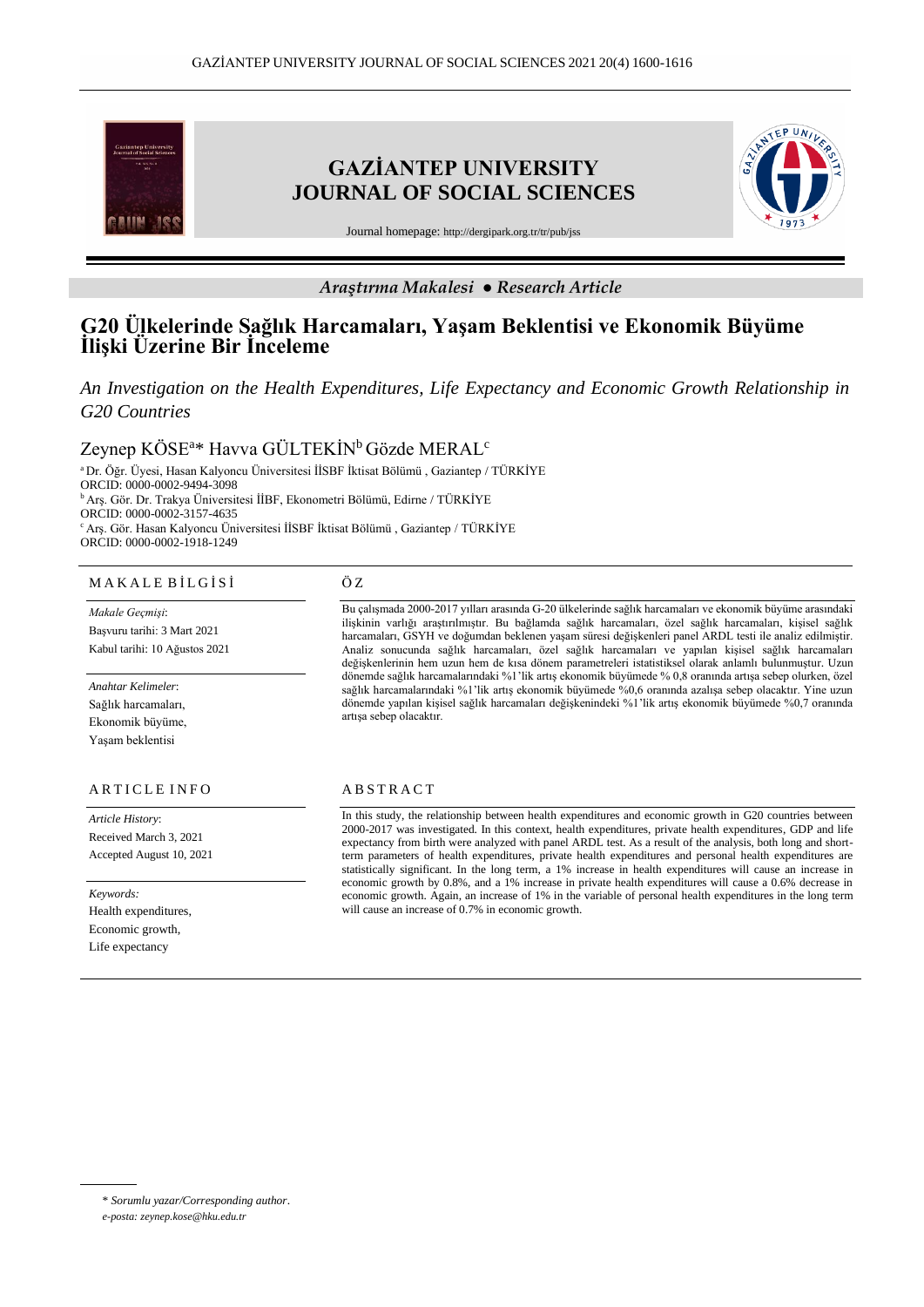# **EXTENDED ABSTRACT**

In recent years, the concept of human capital has entered the economic growth literature. Human capital stock affects economic growth positively in human capital-based growth models. Human capital stock increases in parallel with education and health investments. In today's world, global competition creates serious pressure on economies. Investments aimed at increasing the human capital stock in particular create an important cost advantage. Individuals' education increases their skill levels. Similarly, individuals' access to and benefiting from health services also contribute to their cognitive and physical skills. Individuals who do not struggle with the burden of disease are relatively more efficient in the production process. The amount of output produced per unit time is correspondingly higher. A large part of the economic growth of countries is due to health expenditures that increase the human capital stock. In this direction, countries have been revising their education and health policies based on this assumption since the beginning of the 20th century.

Healthy individuals with long life expectancy contribute to the increase of macro-scale investments and savings. As individuals' uncertainties regarding their future are largely eliminated, they attach importance to their investments in improving their post-retirement life conditions. Long life expectancy also causes an increase in education investments. Therefore, while increasing health investments increase education investments on the one hand, increasing investments on the other hand create economic growth.

In G-20 countries, the human capital stock is high and the average life expectancy is long. Private and public expenditures are high. This mentioned structure of G-20 economies; It has been questioned whether there is any relationship between the variables of health expenditure, life expectancy and economic growth.. If a relationship is found between these variables, it is aimed to make a policy proposal for developing and high-population countries.

Especially in recent years, epidemics and natural disasters have encouraged people to make more health investments. Individuals make personal health investments in order to lead a more comfortable and comfortable life during their active working life and to guarantee their lives in post-retirement periods. Health investments are made not only through personal efforts but also through the public channel.

These health investments made extend the life span of individuals. In addition, healthy individuals increase the human capital stock. This situation allows people to work in higher income jobs. Individuals with increased income increase their savings. Considering all these conditions, the increase in health expenditures will increase economic growth in the long run. This study, in which the relationship between health expenditures and economic growth in G20 countries is analyzed, contains important findings especially for developing countries with a high young population. Accordingly, investments to be made in the workforce potential of these countries will stimulate economic growth by increasing the human capital stock.

In this study, the relationship between health expenditures and economic growth between 2000-2017 in G20 countries was analyzed. Health expenditures, private health expenditures, life expectancy from birth and personal health expenditures are used as health expenditure indicators. First, cross-section dependency test was applied to the variables compiled from the World Bank official database. After the cross-section dependency test, the stationarity levels of the variables were determined with the CIPS unit root test, one of the new generation unit root tests. After it was understood that the variables were stationary in the first order difference, the long-term relationship between the variables was determined with the Kao and Pedroni cointegration tests. The panel ARDL test was applied to determine the long-term relationship between the variables. Long-term coefficient estimation has been made with MG and PMG estimators.

As a result of the Pedroni and Kao cointegration tests, it was determined that there is a cointegration relationship between the variables. Accordingly, there is a long-term relationship between health expenditures and economic growth. According to the error correction parameter, approximately 0,28% of the deviations from the balance that will occur in one period will be corrected in the next period and will approach the long-term balance. When both long and short term parameters are examined, only the economic growth variable is statistically significant. A 1% increase in economic growth in the long term will cause an increase in health expenditures by 1.25%. In the short term, a 1% increase in economic growth will cause an increase in health expenditures by 0.18%. There is a long-term relationship between economic growth and health expenditures. According to the error correction parameter, approximately 0,34% of the deviations from balance that will occur in one period will be corrected in the next period. And the long-term equilibrium will be approached. Both long and short term parameters of health expenditures, private health expenditures and personal health expenditures variables are statistically significant. In the long term, a 1% increase in health expenditures will cause an increase in economic growth by 0.8%. A 1% increase in private health expenditures will cause a 0.6% decrease in economic growth. Again, a 1% increase in personal health expenditures variable in the long term will cause an increase of 0.7% in economic growth.

It is possible to draw important inferences from this study conducted for G20 countries, especially for developing countries. Based on the positive effect of human capital on economic growth, it is recommended to make more health spending to increase the human capital stock in these countries. In addition, considering the fact that private health expenditures increase the investments, incentives should be made for people to make private health investments.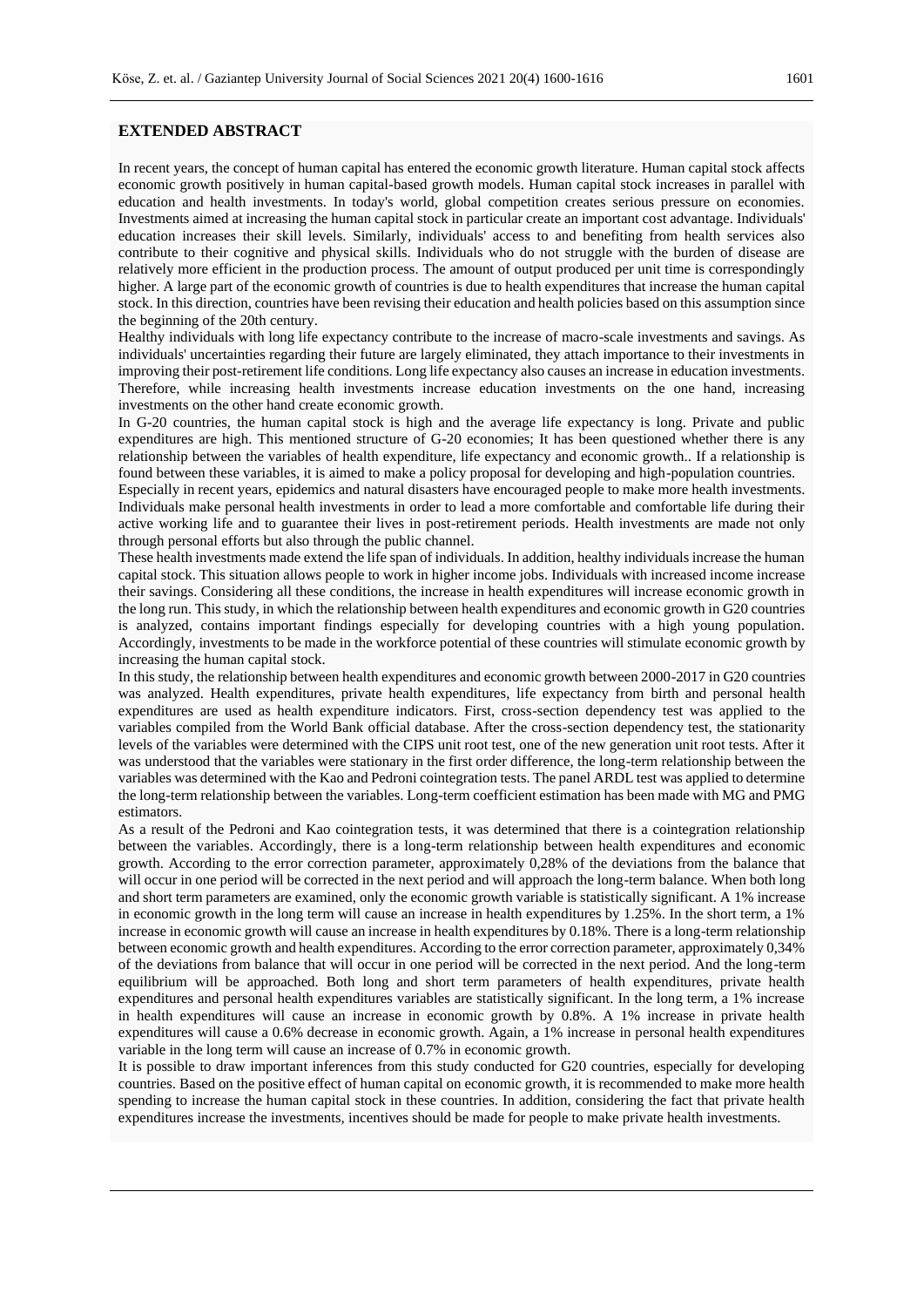# **Giriş**

20. yüzyılın ilk yıllarına değin parazit ve bulaşıcı hastalıklar, yetersiz beslenme, demir ve iyot eksikliği, kurşun zehirlenmesi gibi bir dizi unsur nüfusun ortalama bilişsel ve fizyolojik yeteneklerini olumsuz etkilemiştir. 20. yüzyıla gelindiğinde bahsi geçen sağlık göstergelerinde iyileşme görülmüş ve verimlilik artışının arkasındaki itici güç olarak kabul edilmiştir (Madsen, 2017, s. 34). Beslenme yetersizliklerine eşlik eden yetersiz barınma, giyim ve tıbbi tesislerinin sınırlı nüfuzu; hastalık, düşük üretkenlik düzeyi ve kazanç döngüsü yaratmaktadır. Kısır döngünün kırılması, ilgili ülkelerde kullanılmayan insan enerjisinin üretken kullanıma kanalize edilmesi ile ekonomik gelişme ve sosyal değişim sürecine ivme kazandırabilmiştir. Sağlıklı bireylerin üretken kapasiteleri görece daha yüksek olurken; özellikle sağlık harcamalarının bulaşıcı hastalıklar başta olmak üzere, hastalık yükünü azaltması fiziksel sermaye ve bilişsel becerilerde belirgin bir iyileşme yaratmıştır. 1800'lü yıllardan itibaren OECD ülkelerinin verimlilik düzeylerinde yaşanan artışların yaklaşık üçte birinin sağlık iyileştirmesinden kaynaklandığı ortaya çıkmıştır (Madsen, 2018, s. 961; Dhesi ve Dhariwal, 1990, s. 312-313). G20 ülkeleri açısından da benzer eğilimler göze çarpmaktadır. Bu bağlamda 2000-2010 döneminde G20 ülkelerinde sağlık ve eğitim harcamalarının bir göstergesi olarak kullanılan beşeri sermaye yatırımları, inovasyona yönelik kamu harcamaları ve ekonomik büyüme arasındaki ilişki analiz edilmiştir. İnovasyon ve beşeri sermaye oluşumuna (sağlık ve eğitime yapılan toplam harcamalar) yönelik kamu harcamalarının ekonomik büyüme için önemli olduğu sonucuna ulaşılmıştır. Ancak, Ar-Ge'ye yapılan harcamaların yüzde 1'i ekonomik büyümeyi yüzde 9,57 artırırken; yüzde 1'lik beşeri sermaye harcamasının ekonomik büyüme üzerindeki etkisinin yüzde 0,29 olduğu tespit edilmiştir (Hanusch vd., 2017). Sağlık göstergelerinde iyileşme yaratmak adına yapılan sağlık harcamaları, insan sermayesini güçlendirici bir faktör olarak emeğin üretkenliğini artırmakta, yükselen çıktı düzeyiyle birlikte de ekonomik büyümeye katkı sağlamaktadır (Erçelik, 2018, s. 1).

Kamu yatırımları aracılığıyla artırılan sağlık sermayesi hayatta kalma olasılığını yükseltmektedir. Görece kısa yaşam süreleri tasarrufları caydırıcı etki yaratmakta, ekonomik büyüme önünde ciddi bir engel teşkil etmektedir. Yoksul ve düşük gelir düzeyine sahip ülkelerde daha uzun ve sağlıklı yaşam koşulları tahsis edilmesi durumunda eğitim ve sağlık yatırımlarında artış olacağı öngörülmekte; bu durumun da nihai olarak bir taraftan ekonomik büyüme diğer taraftan kontrollü nüfus artışı yaratacağı düşünülmektedir (Chakraborty, 2004, s. 119; WHO, 2001, s. 3). Dolayısıyla yüksek yaşam süresi okullaşma oranını ve GSYH nispetindeki yatırım düzeylerini artırmaktadır (Zhang ve Zhang, 2005, s. 64). Ek olarak sağlık harcamalarının mevcut sağlık açıklarını ortadan kaldırarak, gelir dağılımında adaleti sağlayacağı kabul edilmektedir (Weil, 2014, s. 1301).

Sağlık sermayesi bakımından farklılık gösteren ülkelerin benzer yaşam standartlarına ulaşması mümkün olmamaktadır (Chakraborty, 2004, s. 119). Yaşam süresini artırmaya yönelik politikaların ekonomik büyüme yaratıcı etkisi ülkelerin mevcut nüfus yapısına bağlı olarak değişmektedir. Şöyle ki; yaşam beklentisi yüksek gelişmiş ülkelerde nüfusun yaşlanmasına bağlı olarak ölüm oranlarını azaltıcı politikaların ekonomik büyüme yaratma gücü son derece sınırlı kalmaktadır. Ancak; yaşam beklentisi ve gelir düzeyi düşük, doğurganlık oranı ise yüksek ülkelerde; yapılan sağlık harcamalarının ekonomik büyüme yaratma potansiyeli görece yüksektir (Zhang ve Zhang, 2005, s. 64). Bu noktada yeni içsel büyüme teorileri teknolojik ilerleme ve eğitim biçiminde artan beşeri sermayenin etkisiyle üretkenlikteki iyileşmeye vurgu yapmakta; ekonomik büyüme sağlık arasında iki yönlü ilişkinin varlığını ortaya koymaktadır (Barro, 1996, s. 1). Beslenme kalitesi, sağlık hizmetleri, okuryazarlık oranlarına ilişkin olan beklenen yaşam süresi 1960 yılı için hesaplanmış ve ekonomik büyüme ile aynı yönlü ilişkinin varlığı saptanmıştır. Ek olarak 1960 yılında yaşam beklentisi yüksek olan ülkelerin sonraki kırk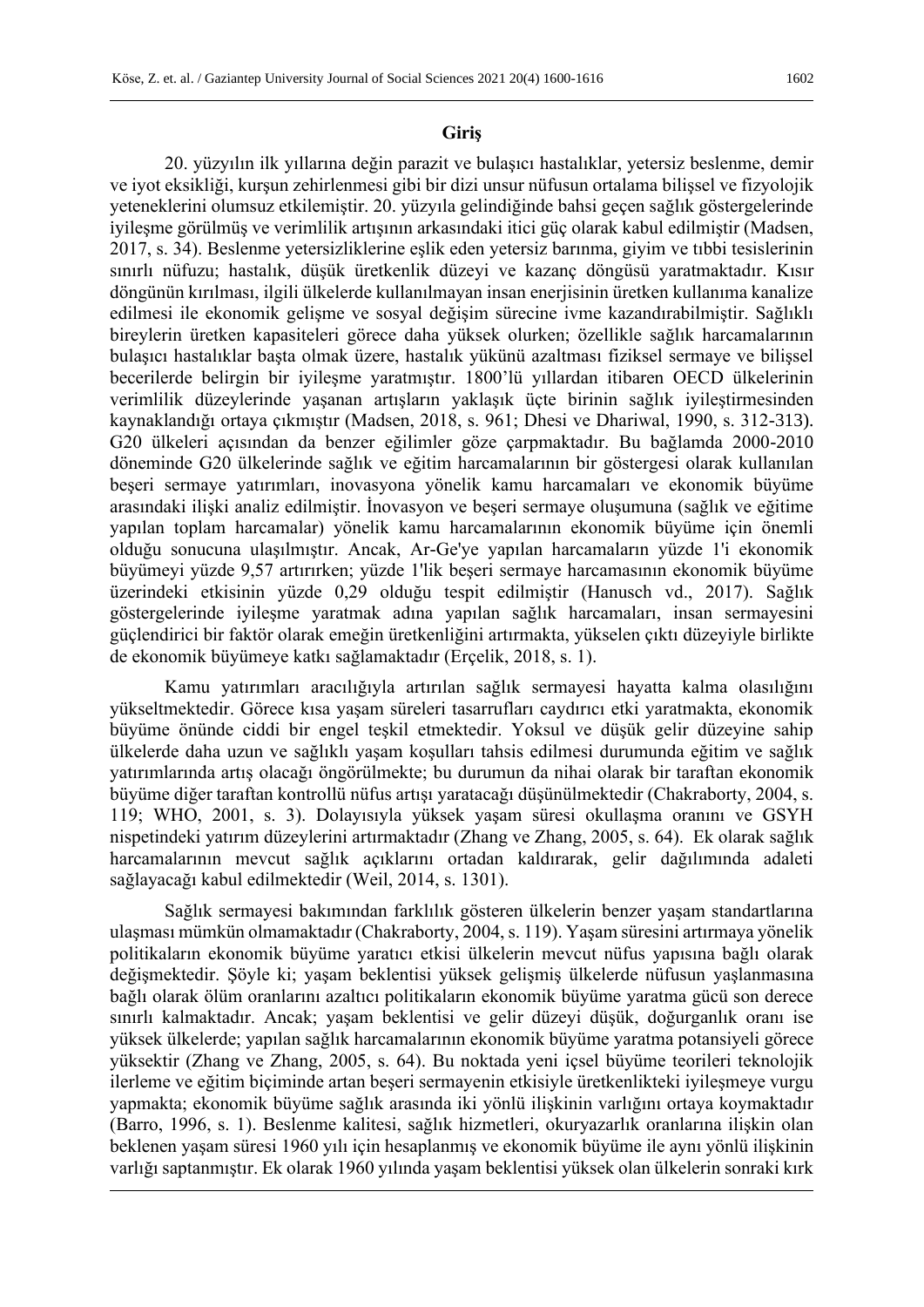yıl için daha yüksek büyüme performansı göstereceği belirtilmiştir (Barro ve Xavier, 1995, s. 554).

Kalkınma hedefleri bağlamında düşük gelir gruplarının sağlığının ve ortalama yaşam süresinin iyileştirilmesi temel önceliklerden biri ve başlıca amaçken; yoksulluğun azaltılmasına ve ekonomik büyümenin sağlanmasına giden yolda da önemli bir araç olarak kullanılmaktadır. Özellikle Sahra Altı Afrika ülkelerinde hastalık yükü ekonomik büyüme önünde ciddi bir engel teşkil etmektedir (WHO, 2001, s. 2-3). Tablo 1'de ülkelerin ekonomik gelişmişlik düzeyi ve gelir seviyesine göre ilgili yıllarda doğumda yaşam beklentisi, bebek ve beş yaş altı ölüm oranlarına yer verilmiştir. Gelir düzeyi görece yüksek ve ekonomik olarak gelişmiş ülkelerde yaşam süresi uzun, ölüm oranları ise düşük seyretmektedir. Ancak açlıktan ve erken ölümlerden kaçışın henüz tamamlanmadığını; zengin ülkeler de dahi kronik rahatsızlıkların, erken ölümlerin hala varlığını sürdürdüğünü söylemek mümkündür. Sağlık reformlarının hedeflenen başarıya ulaşması uzun vadeli fizyolojik değişiklerle tutarlı sosyoekonomik, biyomedikal ve çevresel iyileştirmeleri içermesinden geçmektedir (Fogel, 1994, s. 388).

|                                                     |           | Doğumda yaşam<br>beklentisi<br>$(y_1)$ |      | Bebek ölüm oranı<br>(1000 doğum<br>başına) | Beş yaş altı ölüm<br>oranı<br>(1000 doğum<br>başına) |      |  |
|-----------------------------------------------------|-----------|----------------------------------------|------|--------------------------------------------|------------------------------------------------------|------|--|
|                                                     | 1970-1975 | 1995-2000                              | 1970 | 1999                                       | 1970                                                 | 1999 |  |
| Gelismekte Olan Ülkeler                             | 55.5      | 64,1                                   | 109  | 61                                         | 167                                                  | 89   |  |
| En az gelişmiş ülkeler                              | 44,2      | 51,3                                   | 149  | 100                                        | 243                                                  | 159  |  |
| Arap ülkeleri                                       | 51,9      | 65,9                                   | 129  | 44                                         | 198                                                  | 59   |  |
| Doğu Asya ve Pasifik                                | 60,4      | 68,8                                   | 87   | 34                                         | 126                                                  | 44   |  |
| Latin Amerika ve Karayipler                         | 60,8      | 69,3                                   | 87   | 32                                         | 125                                                  | 39   |  |
| Güney Asya                                          | 49,9      | 61,9                                   | 128  | 69                                         | 203                                                  | 97   |  |
| Sahra Altı Afrika                                   | 45,3      | 48,8                                   | 138  | 107                                        | 226                                                  | 172  |  |
| Doğu Avrupa ve Bağımsız Devletler<br><b>Birliği</b> | 69,2      | 68,4                                   | 37   | 25                                         | 47                                                   | 31   |  |
| <b>OECD</b>                                         | 70,4      | 76,4                                   | 40   | 13                                         | 52                                                   | 8    |  |
| Yüksek gelirli OECD ülkeleri                        | 72,1      | 77,8                                   | 20   | 6                                          | 26                                                   | 6    |  |
| Yüksek gelirli                                      | 72        | 77,8                                   | 21   | 6                                          | 26                                                   | 6    |  |
| Orta gelirli                                        | 62,6      | 69,2                                   | 85   | 32                                         | 121                                                  | 39   |  |
| Düşük gelirli                                       | 49,6      | 59                                     | 126  | 80                                         | 202                                                  | 120  |  |
| Dünya                                               | 59,9      | 66,4                                   | 96   | 56                                         | 147                                                  | 80   |  |

**Tablo 1:** Ülke Gruplarına Göre Seçili Göstergeler

Kaynak: UNDP, 2001, s. 169

Sağlık harcamalarında yaşanan artışın ekonominin beşeri sermaye ve toplam verimlilik düzeyini artırması yönündeki temel eğilimin mutlak geçerliliğinden söz etmek mümkün olmamakla birlikte; bazı durumlarda sağlık sisteminin gereksiz ve aşırı kullanımının bir sonucu olabilmektedir (Atilgan vd.,2017, s. 573). Tablo 2'de seçili bazı ülkelerde sağlık harcamalarının GSYH içerisindeki payları gösterilmektedir. 2002-2017 yılları arasında genel eğilim sağlık harcamalarında artış şeklindedir.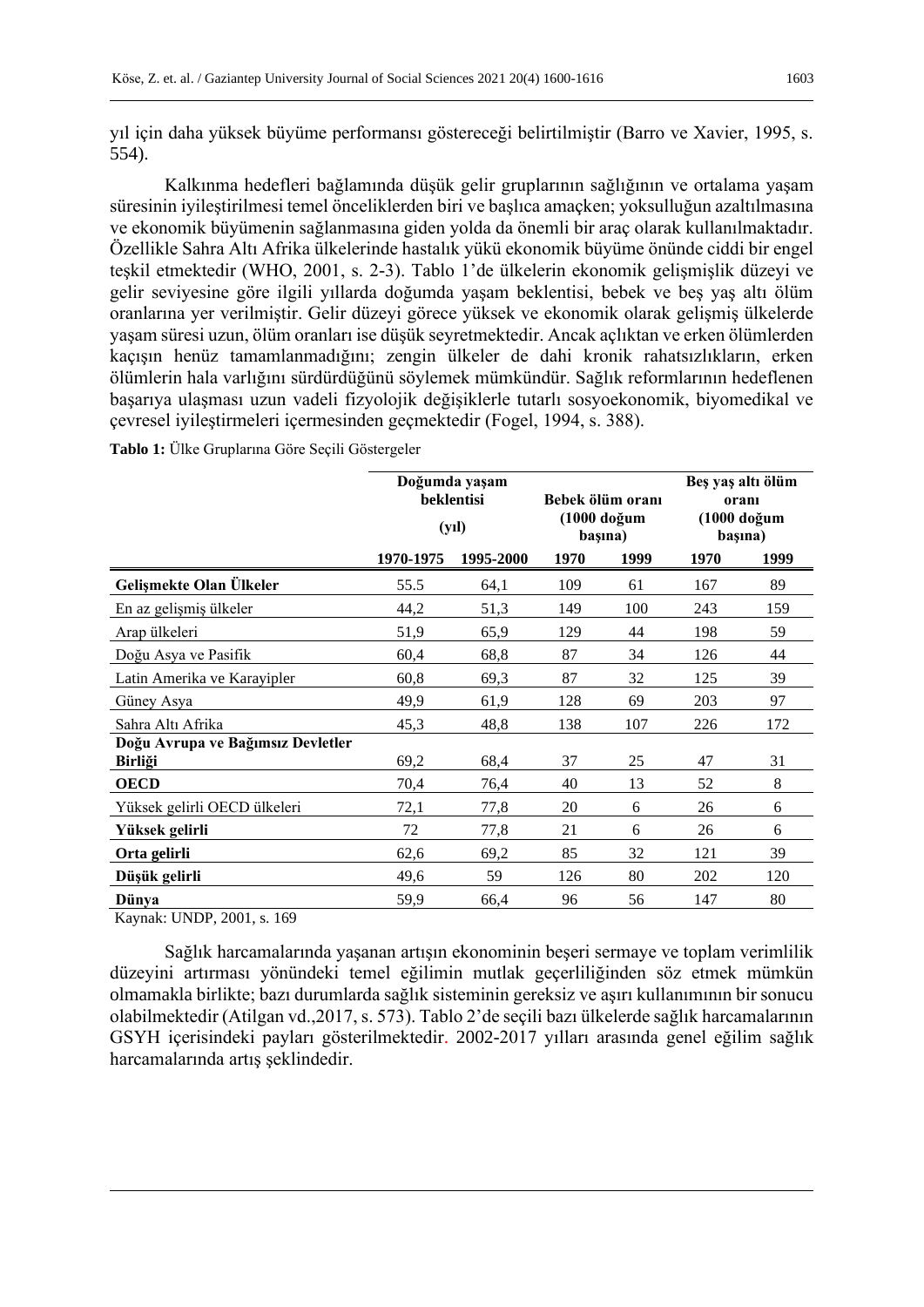|                 | 200<br>2       | 200<br>3 | 200<br>$\overline{\mathbf{4}}$ | 200<br>5       | 200<br>6       | 200<br>7 | 200<br>8 | 200<br>9       | 201<br>$\bf{0}$  | 201<br>1     | 201<br>$\mathbf{2}$ | 201<br>3       | 201<br>4         | 201<br>5       | 201<br>6       | 201<br>7                 |
|-----------------|----------------|----------|--------------------------------|----------------|----------------|----------|----------|----------------|------------------|--------------|---------------------|----------------|------------------|----------------|----------------|--------------------------|
|                 | 14,            | 14,      | 14,                            | 14,            | 14,            | 14,      | 15,      | 16,            | 16,              | 16,          | 16,                 | 16,            | 16,              | 16,            | 17,            | 17,                      |
| <b>ABD</b>      | $\theta$       | 5        | 6                              | 6              | 7              | 9        | 3        | 3              | 3                | 3            | 3                   | $\overline{c}$ | 4                | 7              | 1              | $\boldsymbol{0}$         |
| <b>Birlesik</b> |                |          |                                |                |                |          |          | 10,            | 10,              | 10,          | 10,                 | 10,            | 10,              |                |                |                          |
| <b>Krallık</b>  | 8,0            | 8,2      | 8,5                            | 8,5            | 8,7            | 8,9      | 9,2      | $\overline{0}$ | $\boldsymbol{0}$ | $\mathbf{0}$ | 1                   | $\overline{0}$ | $\boldsymbol{0}$ | 9,9            | 9,9            | 9,8                      |
| <b>Türkiye</b>  | 5,1            | 5,1      | 5,0                            | 4,9            | 5,2            | 5,3      | 5,3      | 5,5            | 5,1              | 4,7          | 4,5                 | 4,4            | 4,4              | 4,1            | 4,3            | 4,2                      |
| Güney           |                |          |                                |                |                |          |          |                |                  |              |                     |                |                  |                |                |                          |
| Afrika          | 6,9            | 6,9      | 6,8                            | 6,7            | 6,6            | 6,4      | 6,6      | 7,1            | 7,4              | 7,5          | 7,8                 | 7,7            | 7,9              | 8,2            | 8,1            | 8,1                      |
| <b>Rusya</b>    | 5,5            | 5,2      | 4,8                            | 4,8            | 4,8            | 4,7      | 4,9      | 5,6            | 5,0              | 4,8          | 4,9                 | 5,1            | 5,3              | 5,3            | 5,3            | 5,4                      |
| Meksika         | 5,1            | 5,8      | 6,0                            | 5,8            | 5,7            | 5,8      | 5,7      | 6,1            | 6,0              | 5,7          | 5,8                 | 5,9            | 5,6              | 5,8            | 5,5            | 5,5                      |
| Kore            | 4,2            | 4,4      | 4,4                            | 4,6            | 4,9            | 5,1      | 5,4      | 5,8            | 5,9              | 6,0          | 6,1                 | 6,3            | 6,5              | 6,7            | 6,9            | 7,1                      |
|                 |                |          |                                |                |                |          |          |                |                  | 10,          | 10,                 | 10,            | 10,              | 10,            | 10,            | 10,                      |
| Japonya         | 7,5            | 7,6      | 7,7                            | 7,8            | 7,8            | 7,9      | 8,2      | 9,1            | 9,2              | 6            | 8                   | 8              | 8                | 9              | 8              | 8                        |
| <b>Italya</b>   | 7,9            | 7,8      | 8,2                            | 8,3            | 8,4            | 8,1      | 8,5      | 9,0            | 8,9              | 8,8          | 8,8                 | 8,8            | 8,9              | 8,9            | 8,7            | 8,7                      |
| Endonezva       | 2,0            | 2,3      | 2,2                            | 2,6            | 2,7            | 2,9      | 2,6      | 2,7            | 3,0              | 3,0          | 2,9                 | 3,0            | 3,1              | 3,0            | 3,1            | 3,0                      |
| Hindistan       | 4,4            | 4,1      | 4,1                            | 3,9            | 3,8            | 3,6      | 3,6      | 3,6            | 3,4              | 3,3          | 3,3                 | 3,8            | 3,6              | 3,6            | 3,5            | 3,6                      |
|                 | 10,            | 10,      | 10,                            | 10,            | 10,            | 10,      | 10,      | 11,            | 11,              | 10,          | 10,                 | 11,            | 11,              | 11,            | 11,            | 11,                      |
| <b>Almanya</b>  | $\overline{c}$ | 4        | $\overline{c}$                 | 3              | $\overline{c}$ | 1        | 3        | $\overline{c}$ | $\mathbf{1}$     | 8            | 9                   | $\theta$       | 0                | $\overline{c}$ | $\overline{c}$ | $\overline{\mathcal{L}}$ |
|                 | 10,            | 10,      | 10,                            | 10,            | 10,            | 10,      | 10,      | 11,            | 11,              | 11,          | 11,                 | 11,            | 11,              | 11,            | 11,            | 11,                      |
| Fransa          | $\theta$       | 1        | 2                              | $\overline{2}$ | 4              | 3        | 5        | 3              | 2                | 2            | 3                   | 4              | 6                | 5              | 5              | 4                        |
| Çin             | 4,4            | 4,4      | 4,3                            | 4,2            | 4,0            | 3,7      | 3,9      | 4,3            | 4,2              | 4,3          | 4,6                 | 4,7            | 4,8              | 5,0            | 5,0            | 5,1                      |
|                 |                |          |                                |                |                |          |          | 10,            | 10,              | 10,          | 10,                 | 10,            | 10,              | 10,            | 11,            | 10,                      |
| Kanada          | 8,9            | 9,0      | 9,1                            | 9,0            | 9,3            | 9,4      | 9,6      | $\tau$         | 7                | 3            | $\overline{4}$      | 3              | 3                | 7              | $\overline{0}$ | 8                        |
| <b>Brezilya</b> | 8,7            | 8,2      | 8,1                            | 8,0            | 8,3            | 8,2      | 8,0      | 8,4            | 8,0              | 7,8          | 7,7                 | 8,0            | 8,4              | 8,9            | 9,2            | 9,4                      |
| Avustralya      | 7,9            | 7,9      | 8,1                            | 8,0            | 8,0            | 8,1      | 8,3      | 8,6            | 8,4              | 8,5          | 8,7                 | 8,8            | 9,0              | 9,3            | 9,2            | 9,2                      |

**Tablo 2:** Sağlık Harcamaları (% GSYH)

Kaynak: OECD, 2019

Atilgan vd. sağlık harcamalarının, asimetrik bilgi ve ahlaki tehlike sorunlarının bir sonucu olarak her zaman ekonomik büyümeyi artıcı bir unsur olmadığını ifade etmiştir (2016, s. 573). Tablo 2'de sunulan sağlık harcamalarının artış yönündeki eğilimi; Tablo 3'teki GSYH yıllık büyüme rakamlarıyla kıyaslandığında ilgili varsayımı doğrular sonuçlar ortaya koymaktadır. ABD ekonomisi açısından bakıldığında ekonominin daralma yönünde seyrettiği 2008 ve 2009 yılları, ilgili ekonominin sağlık harcamaları konusunda yükselme eğilimi gösterdiği döneme tekabül etmektedir. Dolayısıyla ekonomik büyümeyi salt sağlık harcamaları ile açıklamak da her zaman anlamlı sonuçlar vermeyecektir. Bu noktada artan yaşam süresinin ek sermaye birikimi ve üretkenlik artışı yaratması; sosyal güvenlik programlarının tasarımına ve uzatılmış çalışma hayatının dengeleyici unsurlarına (çalışma hayatının kalitesi, esnek çalışma şartları gibi) bağlı olmaktadır (Bloom, 2018, s. 14).

|                         | 200 | 200 | 200<br>4 | 200<br>5 | 200<br>6 | 200 | 200<br>8 | 200<br>9 | 201<br>$\mathbf 0$ | 201 | 201<br>2 | 201<br>3 | 201 | 201 | 201 | <b>201</b> |
|-------------------------|-----|-----|----------|----------|----------|-----|----------|----------|--------------------|-----|----------|----------|-----|-----|-----|------------|
| <b>ABD</b>              |     | 2,9 | 3.8      | 3.5      | 2,9      | 1,9 | $-0,1$   | $-2.5$   | 2.6                | 1,6 |          | 1,8      |     | 2,9 | 1,6 | 2,4        |
| <b>Birlesik Krallık</b> | 2.3 | 3.3 | 2.4      | 3,2      | 2.8      | 2,4 | $-0.3$   | $-4,2$   | 1.9                |     |          |          | 2,6 | 2.4 |     |            |
|                         |     |     |          |          |          |     |          |          |                    | 11. |          |          |     |     |     |            |
| Türkiye                 | 6.4 | 5.8 | 9.8      | 9.0      | 6,9      | 5,0 | 0,8      | $-4,8$   | 8,4                | 2   | 4,8      | 8.5      | 4,9 | 6.1 | 3.3 | 7.5        |
| Günev Afrika            |     | 2.9 | 4.6      | 5.3      | 5.6      | 5.4 | 3.2      | $-1,5$   | 3,0                | 3.3 |          |          |     |     |     |            |
|                         |     |     |          |          |          |     |          |          |                    |     |          |          |     |     |     |            |

**Tablo 3:** GSYH Büyümesi (yıllık %)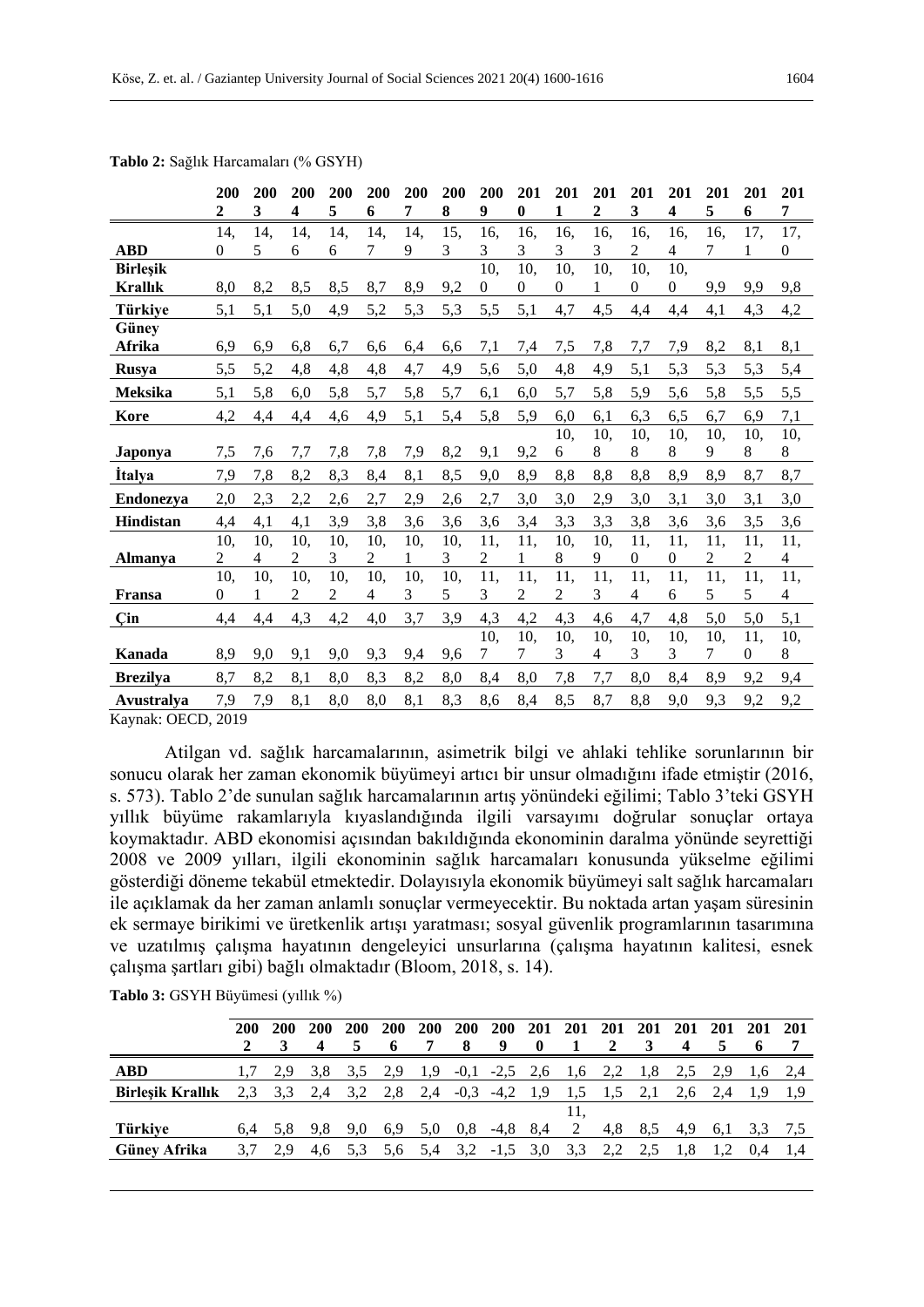| <b>Rusya</b>                                  |        |          |     |     |     |     |        |        |     |        |        |        |     |        |        |     |
|-----------------------------------------------|--------|----------|-----|-----|-----|-----|--------|--------|-----|--------|--------|--------|-----|--------|--------|-----|
| Federasyonu                                   | 4,7    | 7,3      | 7,2 | 6,4 | 8,2 | 8,5 | 5,2    | $-7,8$ | 4,5 | 4,3    | 4,0    | 1,8    | 0.7 | $-2.0$ | 0,2    | 1,8 |
| <b>Meksika</b>                                | 0,0    | 1.4      | 3,9 | 2,3 | 4,5 | 2,3 | 1,1    | $-5,3$ | 5,1 | 3,7    | 3,6    | 1.4    | 2.8 | 3,3    | 2.6    | 2,1 |
| Kore                                          |        |          |     |     |     |     |        |        |     |        |        |        |     |        |        |     |
| <b>Cumhuriveti</b>                            | 7,7    | 3,1      | 5,2 | 4,3 | 5,3 | 5,8 | 3,0    | 0,8    | 6,8 | 3,7    | 2,4    | 3,2    | 3,2 | 2,8    | 2,9    | 3,2 |
| Japonya                                       | 0,1    | 1,5      | 2,2 | 1,7 | 1,4 | 1,7 | $-1,1$ | $-5,4$ | 4,2 | $-0,1$ | 1,5    | 2,0    | 0.4 | 1,2    | 0.5    | 2,2 |
| <b>Italya</b>                                 | 0.3    | 0.1      | 1,4 | 0.8 | 1.8 | 1,5 | $-1,0$ | $-5,3$ | 1.7 | 0,7    | $-3,0$ | $-1,8$ | 0.0 | 0,8    | 1,3    | 1,7 |
| <b>Endonezya</b>                              | 4,5    | 4,8      | 5,0 | 5,7 | 5,5 | 6,3 | 6,0    | 4,6    | 6,2 | 6,2    | 6,0    | 5,6    | 5,0 | 4,9    | 5,0    | 5,1 |
| Hindistan                                     | 3,8    | 7,9      | 7,9 | 7,9 | 8,1 | 7,7 | 3,1    | 7,9    | 8,5 | 5,2    | 5,5    | 6,4    | 7.4 | 8,0    | 8.3    | 7,0 |
| <b>Almanya</b>                                | $-0,2$ | $-0,7$   | 1,2 | 0,7 | 3,8 | 3,0 | 1,0    | $-5,7$ | 4,2 | 3,9    | 0,4    | 0,4    | 2,2 | 1,5    | 2,2    | 2,6 |
| Fransa                                        | 1,1    | 0.8      | 2,8 | 1,7 | 2,4 | 2,4 | 0,3    | $-2,9$ | 1.9 | 2,2    | 0.3    | 0.6    | 1.0 | 1.1    | 1,1    | 2,3 |
|                                               |        | 10.      | 10. | 11. | 12, | 14. |        |        | 10, |        |        |        |     |        |        |     |
| Çin                                           | 9,1    | $\Omega$ | 1   | 4   | 7   | 2   | 9,7    | 9,4    | 6   | 9,6    | 7.9    | 7.8    | 7.4 | 7,0    | 6,8    | 6,9 |
| Kanada                                        | 3,4    | 3,8      | 3,9 | 5,0 | 4,2 | 6,9 | 1,0    | $-2,9$ | 3,1 | 3,1    | 1.8    | 2,3    | 2,9 | 0,7    | 1.0    | 3,2 |
| <b>Brezilya</b>                               | 3,1    | 1,1      | 5,8 | 3,2 | 4,0 | 6,1 | 5,1    | $-0,1$ | 7,5 | 4,0    | 1.9    | 3,0    | 0.5 | $-3,5$ | $-3,3$ | 1,3 |
| Avustralya                                    | 4,0    | 3,0      | 4,1 | 3,2 | 2,8 | 3,8 | 3,7    | 1,9    | 2,1 | 2,5    | 3,9    | 2.6    | 2,5 | 2,2    | 2,8    | 2,3 |
| $V_{\alpha}$ $\sim$ $\sim$ The Western Depter |        | 2021     |     |     |     |     |        |        |     |        |        |        |     |        |        |     |

Kaynak: The World Bank, 2021

# **Literatür Taraması**

Sağlık harcamaları ve ekonomik büyüme arasındaki ilişkiyi belirlemeye yönelik literatürde çok sayıda çalışma bulunmaktadır. Literatürde yapılan bu çalışmalardan çıkan genel sonuç sağlık harcamalarının ekonomik büyümeyi olumlu yönde etkilediği şeklindedir.

Bu konuda yapılan en erken çalışmalardan biri Bhargava vd. (2000)'e aittir. Bhargava vd., (2000) çalışmalarında 1965-1990 dönemi için gelişmiş ve gelişmekte olan ülkeleri ele alarak sağlık göstergeleri ve ekonomik büyüme ilişkisini incelemiştir. Panel veri analizinin kullanıldığı bu çalışmada sağlık göstergelerinin ekonomik büyüme üzerinde pozitif ancak güçlü bir etkiye sahip olmadığını ortaya koymuşlardır.

Bloom ve Canning (2000) sağlığın göstergesi olarak doğumda yaşam beklentisini kullandıkları çalışmalarında sağlığın ekonomik büyüme üzerinde pozitif ve anlamlı bir etkiye sahip olduğunu tespit etmişlerdir.

Bloom vd. (2001), 1960-1990 yılları arasında ekonomik büyüme, yaşam beklentisi, aktif nüfus, sermaye stoğu arasındaki ilişkiyi analiz etmişler ve bu çalışmada sağlığın toplam çıktı üzerinde pozitif ve anlamlı bir etkiye sahip olduğunu tespit etmişlerdir.

Mayer (2001) 18 Latin Amerika ülkesinde sağlık harcamaları gelir ilişkisini Granger nedensellik testi ile analiz etmiştir. Çalışmadan elde edilen sonuçlara göre, Latin Amerika ülkelerinde sağlık harcamaları ile gelir arasında güçlü bir nedensellik ilişkisi vardır.

Rivera ve Currais (2003), 1996-2000 dönemini ele alarak OECD ülkeleri üzerine yaptıkları çalışmalarında, koşullu yakınsama regresyonunu kullanmışlar ve elde ettikleri sonuçlar, sağlık harcamalarının gelir artışı üzerinde pozitif ve istatistiksel olarak anlamlı etkisinin olduğunu göstermiştir.

Chakraborty (2004) 95 ülke için 1970-1990 yılları arasında yaşam beklentisi ekonomik büyüme ilişkisini analiz etmiştir. Analiz sonucuna göre, yaşam beklentisinde meydana gelen artış ekonomik büyümeyi olumlu yönde etkilemektedir. Ayrıca yaşam beklentisi düşük olan bireylerin geleceği çok fazla dikkate almadığı ve buna bağlı olarak bu bireylerde tasarruf ve yatırım eğiliminin düşük olduğu, bu durumunda büyümeyi olumsuz etkilediği vurgulanmıştır.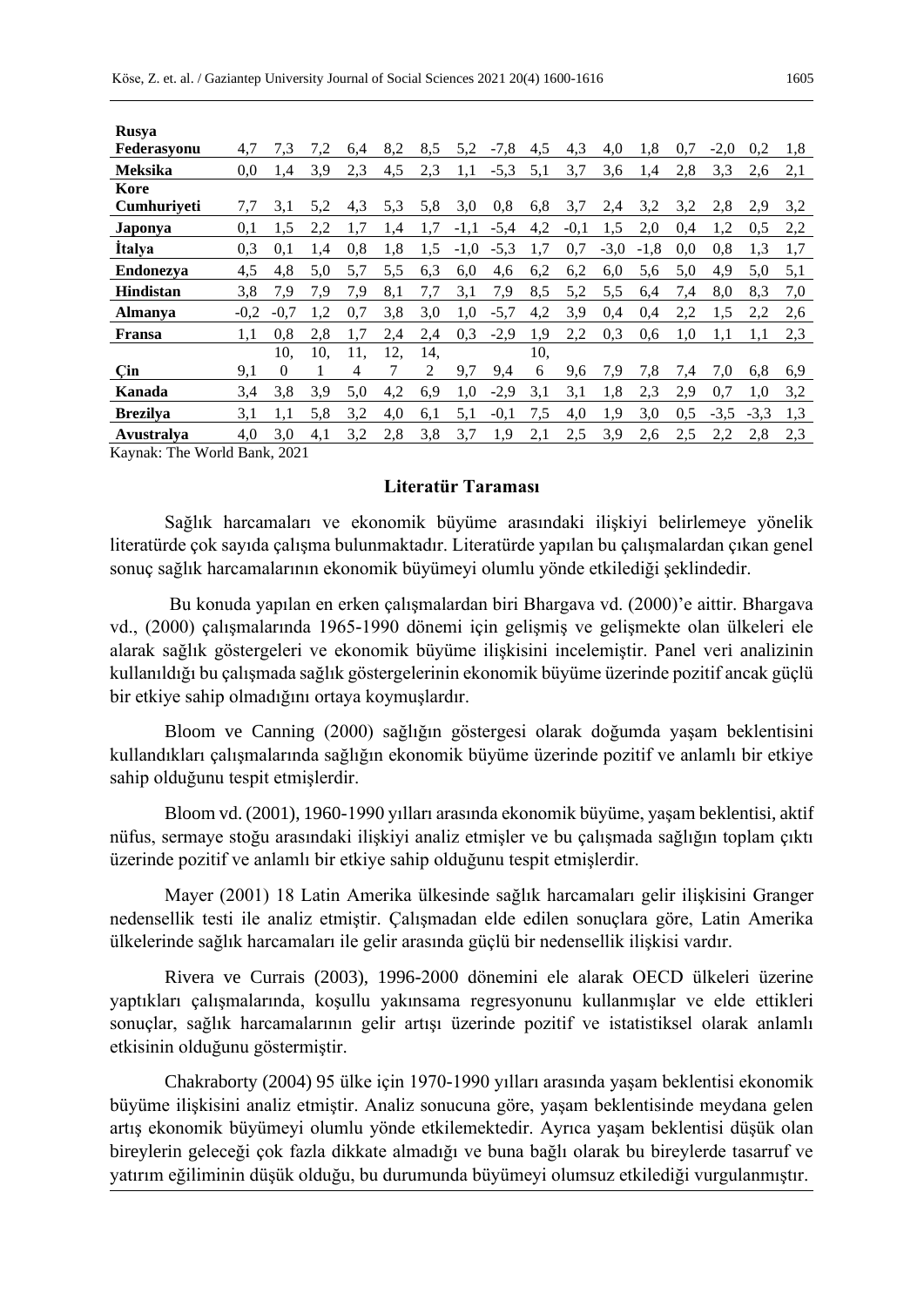Dreger ve Reimers (2005) 21 OECD ülkesinde 1975-2001 periyodunda sağlık harcamaları, yaşam beklentisi, bebek ölüm oranları ve ekonomik büyüme değişkenleri arasındaki ilişkiyi panel eşbütünleşme testi ile analiz edilmiştir. Çalışmadan elde edilen sonuçlara göre, sağlık harcamaları ile ekonomik büyüme arasında eşbütünleşme ilişkisi tespit edilmiştir.

Nurudeen ve Usman (2010) Nijerya'da çeşitli hükümet harcamaları ile birlikte sağlık harcamalarının da ekonomik büyüme üzerindeki etkisini çalışmalarında ele almışlardır. Ele alınan 1970-2008 döneminde sağlık harcamalarındaki artışın, ekonomik büyümede bir artışa neden olduğu belirlenmiştir.

Çetin ve Ecevit (2011) 1990-2006 dönemi yıllık verileri kullanarak 15 OECD ülkesinde, sağlığın ekonomik büyüme üzerindeki etkisini panel veri analizi ile test edilmektedir. Elde edilen sonuçlar kamu sağlık harcamalarının ekonomik büyüme üzerinde istatistikî olarak anlamlı bir etkisinin olmadığını göstermiştir.

Bakare ve Olubokun (2011), Nijerya için sağlık harcamaları ile ekonomik büyüme arasındaki ilişki regresyon analizi ile test edilmiştir. Elde edilen sonuçlara göre, sağlık harcamaları ile ekonomik büyüme arasında pozitif ve anlamlı bir ilişki tespit edilmiştir.

Adeniyi ve Abiodun (2011) 1985-2009 yılları arasında Nijerya'da doğumda beklenen yaşam süresi, doğurganlık oranı, sağlık harcamaları ve ekonomik büyüme arasındaki ilişki analiz edilmiştir. Çalışmadan elde edilen sonuçlara göre, sağlık harcamalarının ekonomik büyüme üzerinde anlamlı etkiye sahip olduğu tespit edilmiştir.

Mehrara (2011), 1970-2007 yılları arasında İran için sağlık harcamaları ile ekonomik büyüme arasındaki ilişki GSYH, sağlık harcamaları, petrol gelirleri, sermaye stoku ve eğitim yatırımları değişkenleri kullanılarak ARDL yöntemi ile test etmiştir. Çalışmadan elde edilen sonuçlara göre, sağlık harcamalarının ekonomik büyümenin küçük bir kısmını açıkladığı saptanmıştır.

Rengin (2012) Türkiye için ekonomik büyüme, sağlık harcamaları ve doğumda yaşam beklentisi değişkenleri arasında uzun vadeli bir nedensellik ilişkisinin varlığını incelemiştir. Analiz sonucunda sağlık harcamaları ile ekonomik büyüme arasında uzun dönemli bir ilişki bulunmuş fakat kısa dönemde bir ilişki olmadığı sonucuna ulaşılmıştır.

Cooray (2013) 1990-2008 yılları arasında 210 ülkede sağlık sermayesi ekonomik büyüme ilişkisi analiz edilmiştir. Çalışmadan elde edilen sonuçlara göre, sağlık sermayesi büyüme ilişkisi ülke gelir gruplarına göre değişiklik göstermektedir. Buna göre, yüksek ve üst orta gelir grubundaki ülkelerde sağlık sermayesi ekonomik büyümeyi pozitif yönde etkilerken, düşük ve orta gelir grubundaki ülkelerde sadece eğitim ve sağlık harcamalarının etkisi istatistiksel olarak anlamlıdır.

Selim vd. (2014) 2001-2011 döneminde 27 AB üyesi ülke ve Türkiye'de kişi başı sağlık harcaması ve ekonomik büyüme arasındaki kısa ve uzun dönemli ilişkileri panel eşbütünleşme ve hata düzeltme modelleri kullanarak incelemişlerdir. Çalışmadan elde edilen bulgulara göre kişi başı sağlık harcaması ve ekonomik büyüme arasında kısa ve uzun dönemde pozitif yönlü bir ilişki olduğu belirlenmiştir.

Lawrence Babatunde (2014) Nijerya'da sağlık harcamalarının ekonomik büyüme üzerindeki etkisini 1970– 2010 dönemi için regresyon analizi kullanarak test etmiştir.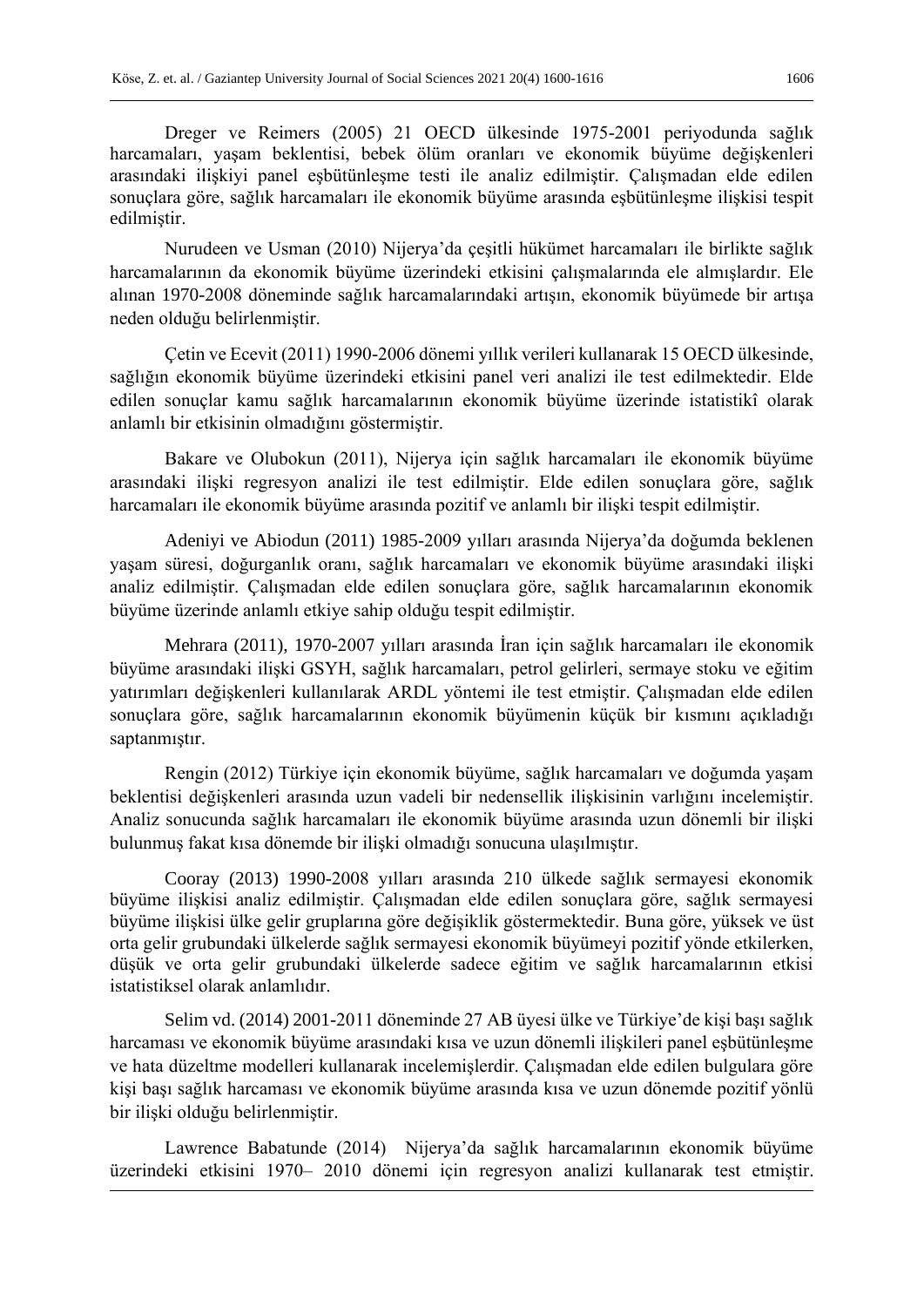Regresyon analizi sonucunda brüt sermaye oluşumu, toplam sağlık harcamaları ve işgücü üretkenliğinin Nijerya'da ekonomik büyümenin önemli belirleyicileri olduğunu, doğuşta yaşam beklentisi oranının ise büyüme üzerinde olumsuz etkisi olduğu ortaya konmuştur.

Wang (2015) 1990-2009 döneminde OECD ülkeleri için Genelleştirilmiş Momentler Yöntemi (GMM) yöntemini kullanarak gerçekleştirdikleri çalışmalarında harcamalarındaki artışların etkili bir şekilde daha iyi ekonomik performansa yol açtığını göstermektedir.

Hayaloğlu ve Bal (2015), 2000-2013 yılları arasında 54 üst orta gelir grubu ülkede sağlık harcamaları ekonomik büyüme ilişkisi kamu, özel sağlık harcamaları ve ekonomik büyüme değişkenleri kullanılarak analiz edilmiştir. Yapılan analiz neticesinde 54 üst orta gelir grubu ülkede toplam sağlık harcamaları yanı sıra özel ve kamu sağlık harcamalarının ekonomik büyüme üzerinde olumlu etkisi olduğu tespit edilmiştir.

Arslan vd. (2016) 1975-2012 dönemine ait yıllık verilerle Türkiye'de sağlık göstergeleri ile ekonomik büyüme ilişkisini Hatemi-J (2012) Asimetrik Nedensellik Testi ile incelemiştir. Yapılan analiz sonucunda sağlık göstergeleri olan, kişi başına düşen toplam sağlık harcamaları, kişi başına düşen yatak sayısı, toplam sağlık kurumu sayısı ve toplam sağlık harcamalarının milli gelir içindeki payı değişkenlerinin ekonomik büyüme ile pozitif ilişkili olduğu tespit edilmiştir.

Halıcı-Tülüce vd. (2016), 1995-2012 ve 1997-2009 tarih aralığında düşük ve yüksek gelir grubundaki ülkelerde sağlık harcamaları ile ekonomik büyüme arasındaki panel nedensellik analizi ile test edilmiştir. Çalışmadan elde edilen sonuçlara göre, düşük gelir grubundaki ülkelerde kısa vadede sağlık harcamaları ile ekonomik büyüme arasında çift yönlü nedensellik ilişkisi tespit edilirken; uzun dönemde ekonomik büyümeden sağlık harcamalarına doğru ilişki olduğu saptanmıştır

Bedir (2016). 1995- 2013 arasında Avrupa ve Orta Doğu Afrika ülkelerinde 1995-2013 yılları arasında sağlık harcamaları ile ekonomik büyüme arasındaki ilişki panel nedensellik analiz ile test edilmiştir. Analiz sonucunda sağlık harcamaları ile ekonomik büyüme arasında çift yönlü nedensellik ilişkisi tespit edilmiştir.

Atılgan vd. (2017) sağlık harcamaları ile sağlık harcamaları arasındaki uzun vadeli ve kısa vadeli statik ilişkiyi araştırmak için otoregresif dağıtılmış gecikme yaklaşımı (ARDL) ve Kalman Filtre Modellemesi kullanmışlardır. Ele alınan 1975-2013 döneminde Türkiye'de sağlık harcamalarındaki artışın kişi başına gayri safi yurtiçi hasılada artışa yol açacağı gösterilmiştir.

Aboubacar ve Xu (2017) 1995-2014 döneminde Sahra Altı Afrika'da sağlık harcamaları ile ekonomik büyüme arasındaki ilişkiyi Genelleştirilmiş Momentler Yöntemini (GMM) kullanarak test etmişlerdir. Bulgular, iki değişken arasında pozitif ve istatistiksel olarak anlamlı bir ilişkinin varlığını ortaya koymuştur.

Kılıç ve Beşer (2018) çalışmasında Merkezi ve Doğu Avrupa ülkelerini ele almış ve 1995-2016 döneminde sağlık harcamaları ve ekonomik büyüme ilişkisini incelemiştir. Panel veri analizinin uygulandığı çalışmada analiz sonuçları, ekonomik büyümeden sağlık harcamalarına doğru çift yönlü nedensellik ilişkisi olduğunu ortaya koymuştur.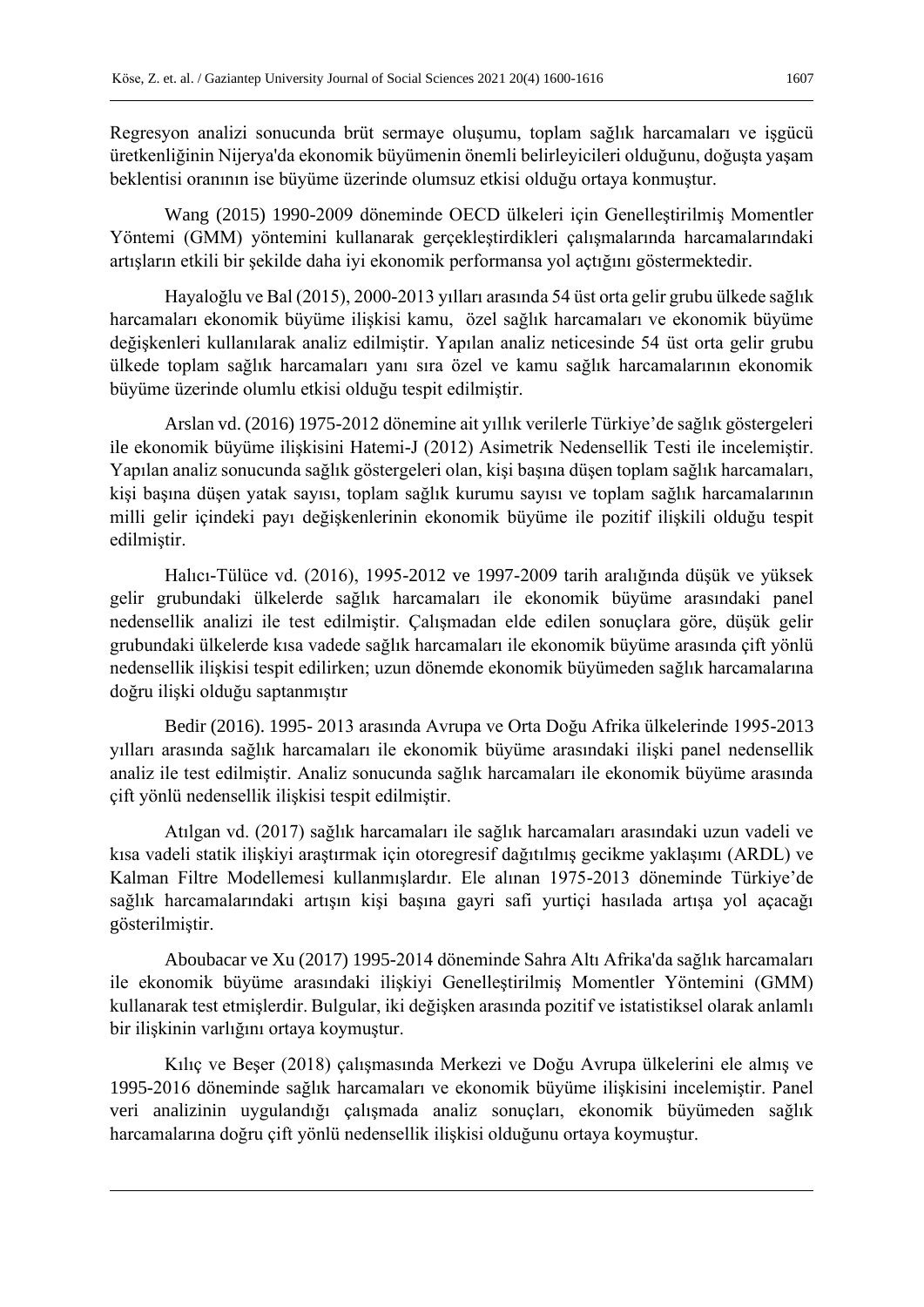Kızıl ve Ceylan (2018) Türkiye'de 1979-2015 döneminde sağlık harcamaları ve 65 yaş üzeri nüfusun ekonomik büyüme üzerine etkisini ARDL (Otoregresif Gecikmesi Dağıtılmış Model), Dinamik En Küçük Kareler Yöntemi (DOLS), Tam Modifiye Edilmiş En Küçük Kareler Yöntemi (FMOLS) ve Kanonik Koentegrasyon Resgresyon (CCR) tahmin yöntemlerini kullanarak incelemiştir. Elde edilen sonuçlar kişi başı sağlık harcamaları ile ekonomik büyüme arasında pozitif ve istatiksel olarak anlamlı bir ilişkinin olduğunu göstermiştir.

Yang (2020), 2000-2016 tarih aralığında 21 gelişmekte olan ülke için Panel Eşik Modeli uygulayarak yaptıkları çalışmada beşeri sermayenin farklı seviyelerinde sağlık harcamalarının ekonomik büyüme üzerinde önemli aralık etkilerine sahip olduğunu göstermiştir. Beşeri sermaye seviyeleri düşük olduğunda sağlık harcamaları ve ekonomik büyümenin önemli ölçüde negatif korelasyonlu, beşeri sermaye orta düzeyde olduğunda, sağlık harcamalarının ekonomik büyüme üzerinde pozitif fakat önemli bir etkisinin olmadığı, beşeri sermaye seviyesi yüksek olduğunda ise sağlık harcamalarının ekonomik büyüme üzerinde pozitif ve önemli etkisinin olduğu bulunmuştur.

Altunöz (2020) Türkiye dâhil 15 OECD ülkesini ele almış ve 2000-2016 dönemi için yaptığı panel veri analizi sonucunda kamu sağlık harcamalarının ekonomik büyüme üzerinde pozitif ve istatistiksel olarak anlamlı etkisinin olduğunu belirlemiştir.

# **Veri Seti ve Yöntem**

Bu çalışmada G-20 ülkelerinde sağlık harcamaları ve ekonomik büyüme arasındaki ilişkinin varlığı araştırılmıştır. Çalışmada yer alan ülkeler Arjantin, Avusturalya, Almanya, Japonya, Hindistan, Fransa, Endenozya, Çin, Kanada, Meksika, Rusya, Suudi Arabistan, Türkiye, İngiltere, ABD, İtalya, Brezilya, Güney Afrika, Kore ülkelerini kapsamaktadır. Bu ülkelere ait 2000-2017 dönemi yıllık verileri kullanılarak iki farklı model çerçevesinde Panel ARDL yöntemi kullanılarak analizler gerçekleştirilmiştir. Çalışmada kullanılan değişkenler ve tanımlarına ilişkin bilgiler Tablo 4'de özetlenmiştir.

| SН   | Kişi başına genel devlet sağlık harcamaları (\$) |  |  |  |  |  |  |
|------|--------------------------------------------------|--|--|--|--|--|--|
| OSH  | Kişi başına özel sağlık harcamaları (\$)         |  |  |  |  |  |  |
| GSYH | Kişi başına Gayrisafi Yurt içi Hâsıla \$)        |  |  |  |  |  |  |
| CPH  | Kişisel sağlık harcamaları (US\$)                |  |  |  |  |  |  |
| DYB. | Doğuşta yaşam beklentisi, toplam (yıl)           |  |  |  |  |  |  |
|      |                                                  |  |  |  |  |  |  |

**Tablo 4:** Değişkenler ve Tanımları

Çalışmada değişkenler arasında eş bütünleşme ilişkisinin varlığı Kao ve Pedroni eş bütünleşme yöntemleri kullanılarak test edilmiştir.

Pedroni (1999), panel veri modellerinde, regresyon modelinin kalıntılarına dayalı olan dördü grup içi ve üçü gruplar arası olmak üzere yedi farklı test istatistiği önermiştir. Bu testin, eğim katsayılarının paneller boyunca heterojenliğine izin vermesi ve birden çok açıklayıcı değişkene müsaade etmesi açısından avantajları mevcuttur. Tüm test istatistikleri için aşağıdaki hipotezler sınanmaktadır;

 $H_0$ : Seriler arasında eş bütünleşme yoktur

 $H_a$ : Seriler arasında eş bütünleşme vardır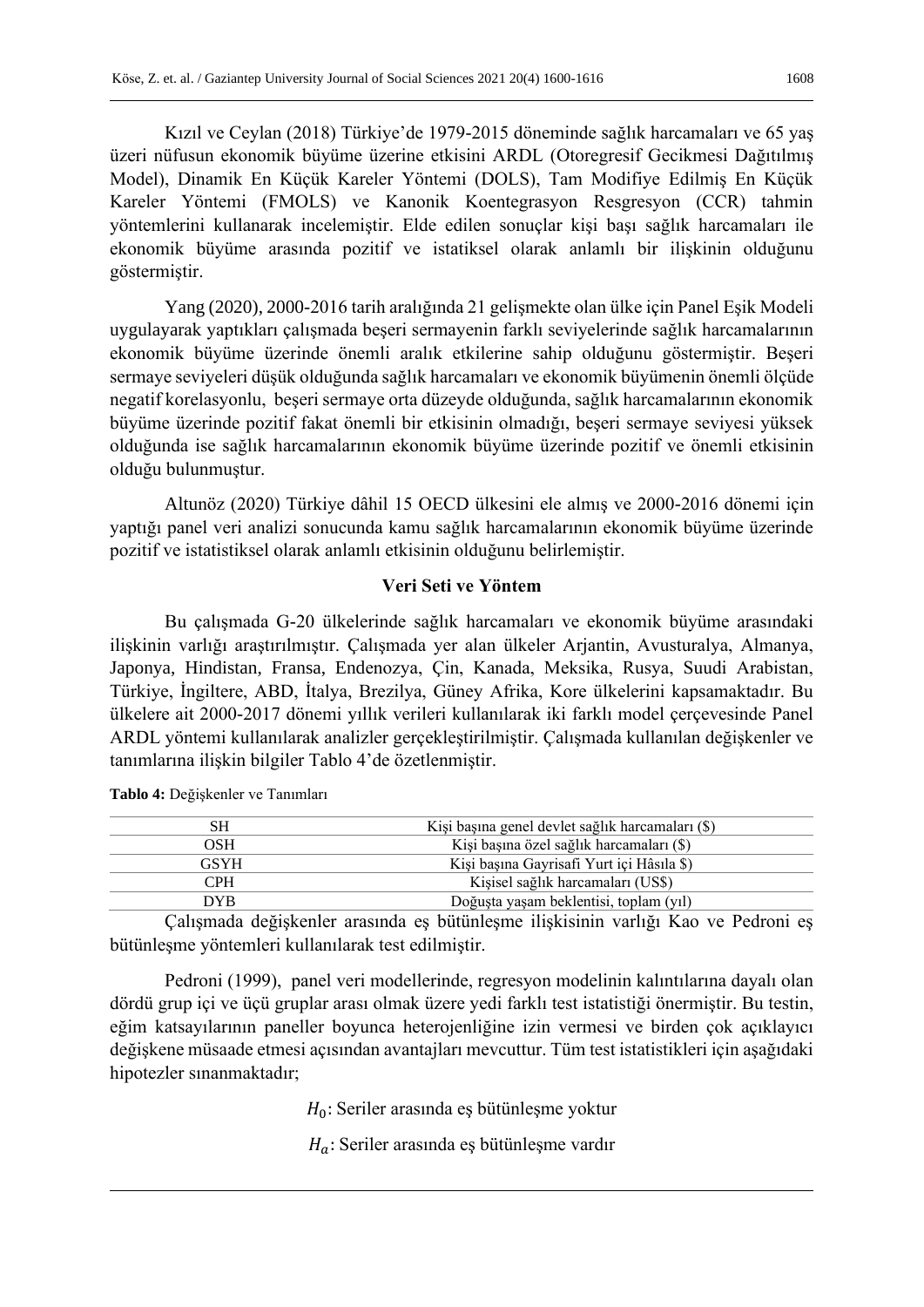Değişkenler arasında eşbütünleşme ilişkisinin varlığı tespit edildikten sonra ARDL modelinde uzun ve kısa dönem parametrelerinin elde edilmesinde Havuzlamış ortalama Grup tahmincisi kullanılmıştır. Pesaran ve Smith (1995) tarafından önerilen Ortalama Grup Tahmincisi (Mean Grup Tahmincisi (MG)) ve Pesaran vd.(1999) tarafından önerilen Havuzlanmış Ortalama Grup Tahmincisi ( Pooled Mean Grup Tahmincisi ( PMG)) hem uzun hem kısa dönem parametrelerinin elde edilmesine olanak sağlamaktadır.

MG tahmincisi her bir birim için ARDL modeli oluşturmakta ve bu modellerden elde edilen uzun dönem parametrelerinin ortalamasını kullanarak uzun dönem parametresini elde etmektedir (Tatoğlu, 2012, s. 243). Dolayısıyla bu tahmin edici uzun dönem homojenliği ile bağlantılı olarak kısa dönem heterojenligine izin vermemektedir. MG tahmin edicisinin ana dezavantajı, panel birimleri arasında belirli parametrelerin aynı olmasına izin vermemesidir (Nazlıoğlu, 2011)

PMG ise uzun dönem parametrelerinin birimler arasında değişmesi üzerine kısıtlama getirmekte, ancak kısa dönem parametrelerinin (ayarlama hızı ile birlikte), kesişimlerin ve hata varyanslarının panel boyunca farklı olmasına izin vermektedir (Kim vd., 2010). Böylelikle, panel ARDL modelinde değişkenlerde uzun dönem homojenite ile bağlantılı olarak kısa dönem heterojeniteye izin vermektedir. MG tahminleri tutarlı olmasına rağmen, uzun dönem homojenlik kısıtlamaları doğruysa, MG tahminleri etkin olmayacak ve sonuçları hatalı olabilecektir. Pesaran vd (1999), kısıtsız hata düzeltme modeli eşitlikte verildiği gibi tanımlanabilir;

$$
\Delta Y_{it} = \varphi_i Y_{it-1} + \beta'_i X_{it-1} + \sum_{j=1}^{q-1} \lambda_{ij} \Delta Y_{it-j} + \sum_{j=0}^{p-i} \gamma'_{ij} \Delta X_{it-j} + \mu_i + u_{it}
$$
  

$$
i = 1, 2, 3, ..., N; t = 1, 2, 3, ... T
$$

 $Y_{it}$ ; skalar bağımlı değişken,  $\varphi_i$ ; skalar gecikmeli bağımlı değişken katsayısı,  $X_{it}$  paneli oluşturan birimler için (kx1) değişken vektörü,  $\mu_i$ ; sabit etkiler  $\beta'_i$ ; (kx1) boyutlu gecikmeli bağımsız değişken vektörü,  $\lambda_{ij}$ ; farkı alınmış bağımlı değişkenin gecikmeli skalar katsayısı,  $\gamma'_{ij}$ ; farklı alınmış gecikmeli bağımsız değişkenlerin (kx1) katsayı vektörüdür.  $u_{it}$ ; sıfır ortalama ve  $\sigma_i^2 > 0$  varyans ile panel birimleri ve zaman boyunca bağımsız dağılıma sahip hata terimleridir. Ayrıca panel genelinde  $\varphi_i < 0$  olduğu varsayılmakta ve dolayısıyla  $Y_{it}$  ve  $X_{it}$ arasında uzun dönemli ilişkinin var olduğu söylenebilmektedir.  $\varphi_i$ , uzun dönem dengesine doğru ayarlama hızını ölçen hata düzeltme katsayısıdır ve negatif olması beklenmektedir.

Ortak uzun dönem katsayıları, havuzlanmış maksimum olasılık tahminiyle belirlenmektedir. Pesaran vd. (1999), Hausman-tipi test istatistiği, MG ve PMG tahmincileri arasında en uygun tahmin ediciyi seçmek için kullanılabilir.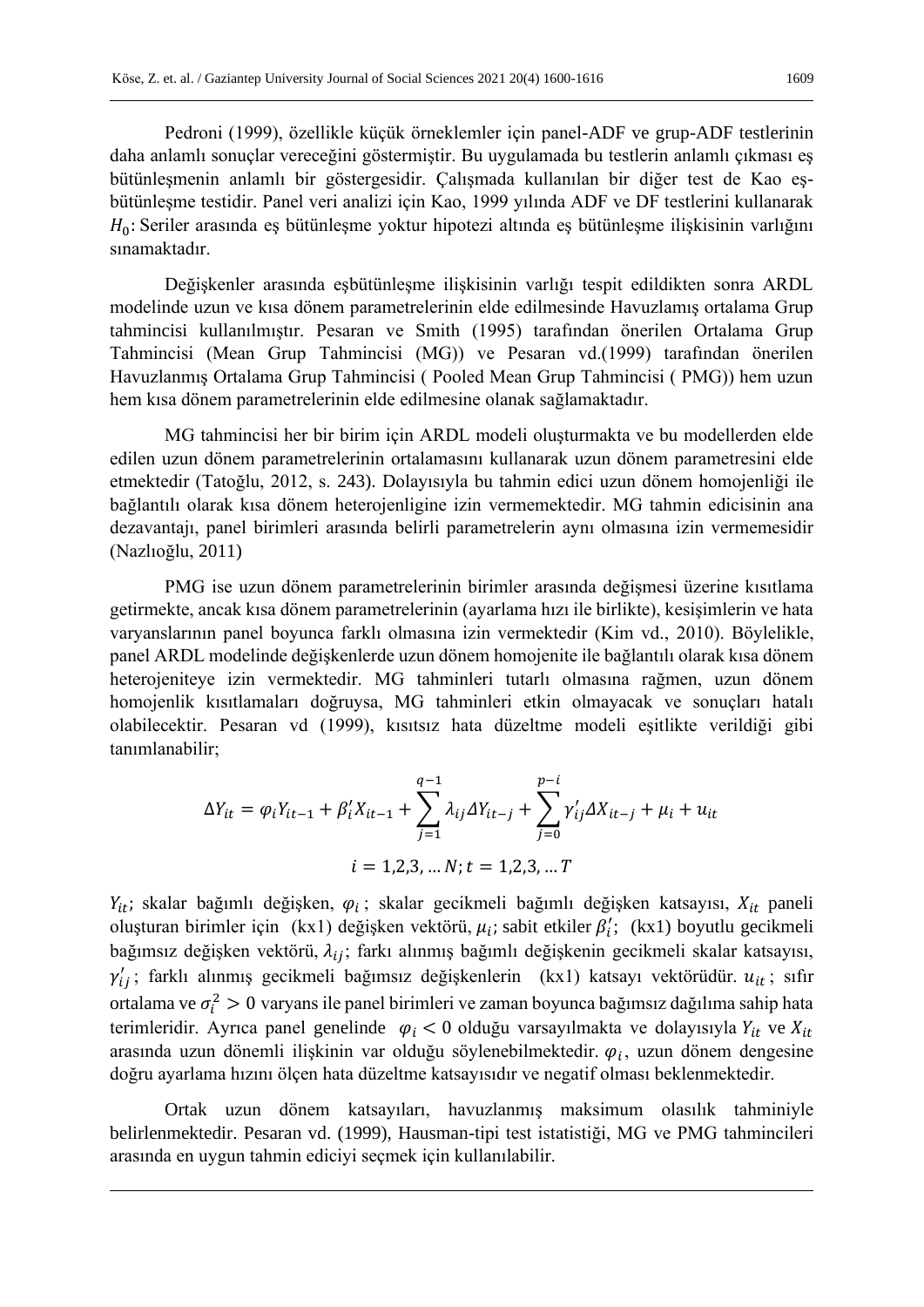# **Bulgular**

Tüm değişkenlerin doğal logaritması alınmış olup ilk olarak değişkenlerde birim kökün varlığı test edilmiştir. Ancak panel birim kök testlerinin değişkenlerde var olabilecek yatay kesit bağımlılığına karşı duyarlı olması nedeni ile yatay kesit bağımlığının öncelikle test edilmesi gerekmektedir. Bu nedenle ilk olarak yatay kesit bağımlılığı için test gerçekleştirilmiş olup sonuçları Tablo 5'te verilmiştir.

|             | CD       | LM         | <b>SCLM</b> |
|-------------|----------|------------|-------------|
| SН          | 53.06*** | 2816.07*** | $152.24***$ |
| OSH         | 52.46*** | 2752.87*** | $148.62***$ |
| <b>GSYH</b> | 51.83*** | 2689.14*** | 144.98***   |
| CPH.        | 53.81*** | 2895.61*** | $156.78***$ |
| DYB.        | 53.37*** | 2848.41*** | $154.09***$ |
|             |          |            |             |

**Tablo 5:** Yatay Kesit Bağımlılığı Test Sonuçları

*Not: \*\*\*, \*\* ve \* sırasıyla 0,01, 0,05 ve 0,10 anlam düzeylerini göstermektedir*

Yatay-kesit bağımlılığını test etmek amacıyla Pesaran vd. (2004) CD testi, Breush-Pagan (1980) LM testi, ve Pesaran, Ullah ve Yamagata (2008) SCLM test sonuçlarına göre tüm değişkenlerde yatay kesit bağımlılığının var olduğu söylenebilmektedir.

Bu çalışmada kullanılan değişkenler için ülkeler arasında yatay kesit bağımlılığı var olduğundan dolayı serilerin durağanlığı, ikinci nesil birim kök testlerinden Pesaran (2007) tarafından geliştirilen CADF testi ile incelenmiştir. Tablo 6'da değişkenlere ilişkin birim kök test sonuçları yer almaktadır.

# **Tablo 6: CIPS Birim Kök Testi Sonuçları**

|             | <b>Sabit</b> | <b>Trend</b> |
|-------------|--------------|--------------|
| <b>SH</b>   | $-2.139$     | $-2.101$     |
| OSH         | $-1.889$     | $-2.494$     |
| <b>GSYH</b> | $-2.081$     | $-2.619$     |
|             |              |              |
| <b>CPH</b>  | $-1.950$     | $-2.470$     |
| DYB.        | $-1.206$     | $-2.710$     |

*NOT: Panel CIPS istatistiği kritik değerleri, %1, %5 ve %10 anlam düzeylerinde sabitli modelde sırasıyla -2.45, -2.22 ve -2.11; sabit ve trendli modelde -3.00, -2.77 ve -2.65'tir (Pesaran,2007, s. 280-281).* 

Birim kök test sonuçlarına göre değişkenlerinin tümünün düzey değerinde durağan olmadığı ve 1. Farkı alınan serilerin durağan olduğu söylenebilmektedir. Dolayısıyla tüm değişkenlerin birinci derece entegre I(1) olduğu belirlenmiş ve değişkenlerin durağanlık mertebeleri belirlendikten sonra sağlık modeli ve ekonomik büyüme modeli olmak üzere iki farklı model kurularak eş bütünleşme ilişkisinin varlığı test edilmiştir.

# *Sağlık Modeli Tahmin Sonuçları*

$$
SH_{it} = \alpha_i + \sum_{j=1}^p \beta_{ij} SH_{it-j} + \sum_{j=0}^q \gamma_{ij} GSYM_{it-j} + \sum_{j=1}^k \lambda_{ij} CPH_{it-j} + \sum_{j=0}^s \delta_{ij} DYB_{it-j} + \varepsilon_{it}
$$

Sağlık modelinde değişkenler arasında eş bütünleşme ilişkisinin varlığı Pedroni (1999) ve Kao (1999) eşbütünleşme testleri kullanılarak test edilmiş ve test sonuçları Tablo 7'de verilmiştir.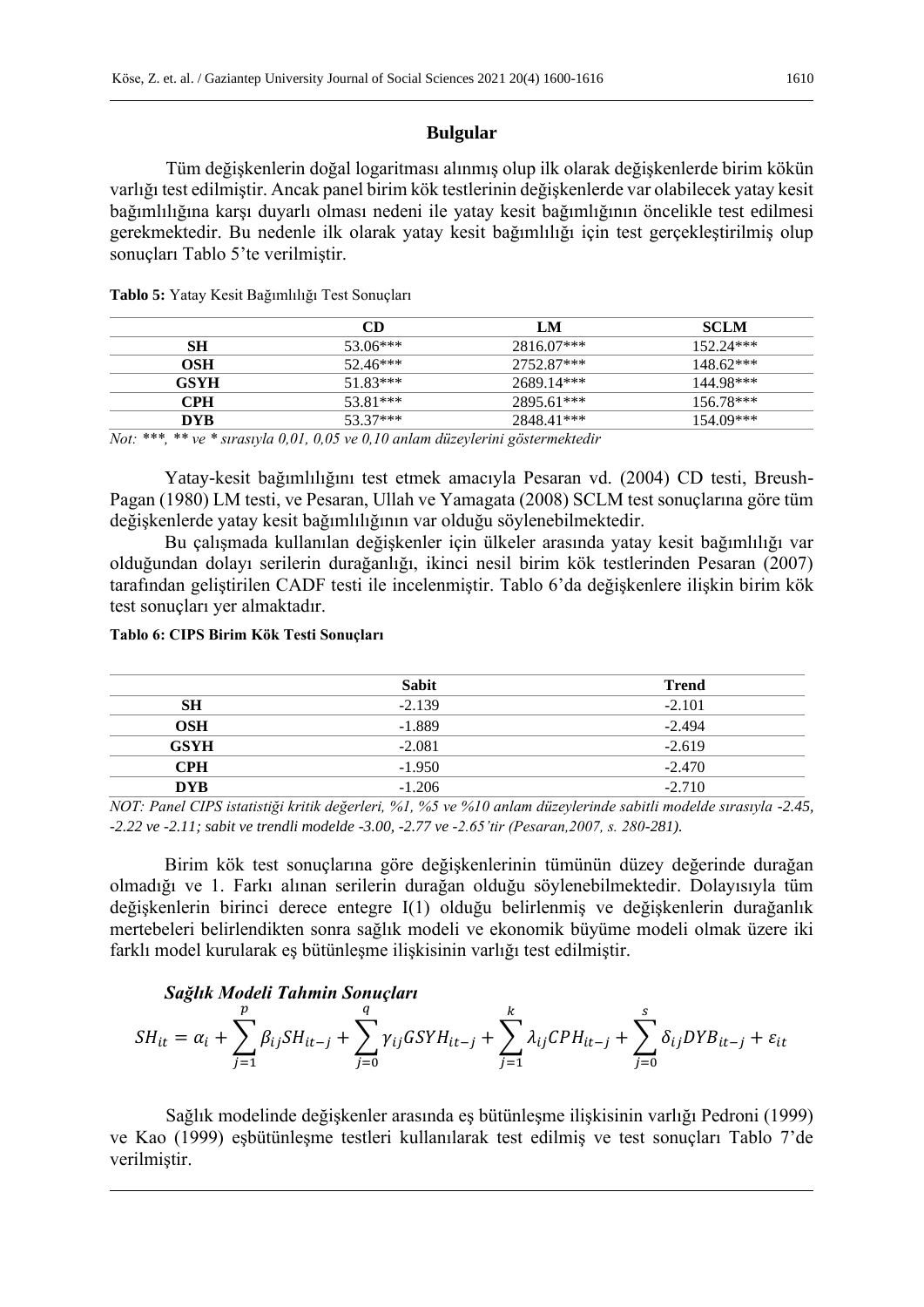|                       | <b>Pedroni Test Sonucu</b> |                             |
|-----------------------|----------------------------|-----------------------------|
|                       | Test değeri                | Ağırlıklandırılmış t değeri |
| Panel-v istatistiği   | $0.3808$ [0.352]           | $0.5234$ [0.300]            |
| Panel-rho istatistiği | $0.6647$ [0.747]           | $0.6494$ [0.742]            |
| Panel-PP istatistiği  | $-22.5127$ [0.006]         | $-3.0051$ [0.001]           |
| Panel-ADF istatistiği | $-3.0523$ [0.001]          | $-4.9114$ [0.000]           |
| Grup-rho istatistiği  | 2.7538 [0.997]             |                             |
| Grup-PP istatistiği   | $-2.6849$ [0.004]          |                             |
| Grup-ADF istatistiği  | $-5.6830$ [0.000]          |                             |
|                       | Kao Eş bütünleşme Testi    |                             |
| ADF                   | $-5.5678$ [0.000]          |                             |
|                       |                            |                             |

**Tablo 7:** Eşbütünleşme Test Sonuçları

*Not: Köşeli parantez [] içindeki değerler p value (olasılık) değerlerini göstermektedir.*

Tablo 7'de verilen test sonuçlarına göre Pedroni eş bütünleşme testinde 7 test istatistiğinden dördünde eş bütünleşme ilişkisinin olmadığını ifade eden sıfır hipotezinin ret edildiği ve dolayısıyla değişkenler arasında eş bütünleşme ilişkisinin olduğu söylenebilmektedir. Benzer şekilde Kao test istatistiğinin de sıfır hipotezi red edildiği ve değişkenler arasında eş bütünleşme ilişkisinin olduğu söylenebilmektedir.

Değişkenler arasında eş bütünleşme ilişkisinin olduğu belirlendikten sonra PMG tahmincisi kullanılarak uzun ve kısa dönem katsayıları tahmin edilmiş ve test sonuçları Tablo 8'de verilmiştir.

| Uzun Dönem Tahminleri                                                                      |                                                                                                                                                                                                                                                                                                                                    |                      |  |  |  |  |  |
|--------------------------------------------------------------------------------------------|------------------------------------------------------------------------------------------------------------------------------------------------------------------------------------------------------------------------------------------------------------------------------------------------------------------------------------|----------------------|--|--|--|--|--|
| Değişken                                                                                   | Katsayı                                                                                                                                                                                                                                                                                                                            | <b>Standart Hata</b> |  |  |  |  |  |
| <b>GSYH</b>                                                                                | 1.2500 [0.000]                                                                                                                                                                                                                                                                                                                     | 0.0532               |  |  |  |  |  |
| <b>CPH</b>                                                                                 | $-0.0491[0.373]$                                                                                                                                                                                                                                                                                                                   | 0.0551               |  |  |  |  |  |
| <b>DYB</b>                                                                                 | $-0.8811$ [0.154]                                                                                                                                                                                                                                                                                                                  | 0.6177               |  |  |  |  |  |
|                                                                                            | Kısa Dönem Tahminleri                                                                                                                                                                                                                                                                                                              |                      |  |  |  |  |  |
| <b>D.GSYH</b>                                                                              | 0.1804[0.049]                                                                                                                                                                                                                                                                                                                      | 0.0915               |  |  |  |  |  |
| D.CPH                                                                                      | $0.2059$ [0.181]                                                                                                                                                                                                                                                                                                                   | 0.1538               |  |  |  |  |  |
| <b>D.DYB</b>                                                                               | $-29.4496$ [0.181]                                                                                                                                                                                                                                                                                                                 | 22.0078              |  |  |  |  |  |
| <b>SABIT</b>                                                                               | $-0.3838$ [0.000]                                                                                                                                                                                                                                                                                                                  | 0.1044               |  |  |  |  |  |
| EC                                                                                         | $-0.2836$ [0.000]                                                                                                                                                                                                                                                                                                                  | 0.0502               |  |  |  |  |  |
| $\mathbf{v}$ $\mathbf{v}$ $\mathbf{v}$ $\mathbf{v}$ $\mathbf{v}$ $\mathbf{v}$ $\mathbf{v}$ | $\mathbf{1}$ $\mathbf{1}$ $\mathbf{1}$ $\mathbf{1}$ $\mathbf{1}$ $\mathbf{1}$ $\mathbf{1}$ $\mathbf{1}$ $\mathbf{1}$ $\mathbf{1}$ $\mathbf{1}$ $\mathbf{1}$ $\mathbf{1}$ $\mathbf{1}$ $\mathbf{1}$ $\mathbf{1}$ $\mathbf{1}$ $\mathbf{1}$ $\mathbf{1}$ $\mathbf{1}$ $\mathbf{1}$ $\mathbf{1}$ $\mathbf{1}$ $\mathbf{1}$ $\mathbf{$ |                      |  |  |  |  |  |

**Tablo 8:** Sağlık Harcamaları Model Tahmin Sonuçları

*Not: Köşeli parantez [] içindeki değerler p value (olasılık) değerlerini göstermektedir.*

Sağlık modeli hata düzeltme parametresi (-0.2836) negatif ve anlamlı olarak elde edilmiştir. Sağlık harcamaları ve ekonomik büyüme arasında uzun dönemli ilişkinin varlığı söz konusu olup, hata düzeltme parametresine göre bir dönemde meydana gelecek dengeden sapmaların yaklaşık %28'i bir sonraki dönemde düzelecek olup uzun dönem dengesine yaklaşması sağlanacaktır. Hem uzun hem de kısa dönem parametreleri incelendiğinde yalnızca ekonomik büyüme değişkeni istatistiksel olarak anlamlı elde edilmiştir. Uzun dönemde ekonomik büyümede meydana gelecek %1'lik artış % 1,25 oranında, kısa dönemde ise ekonomik büyümede meydana gelecek %1'lik artış %0,18 oranında sağlık harcamalarında artışa sebep olacaktır.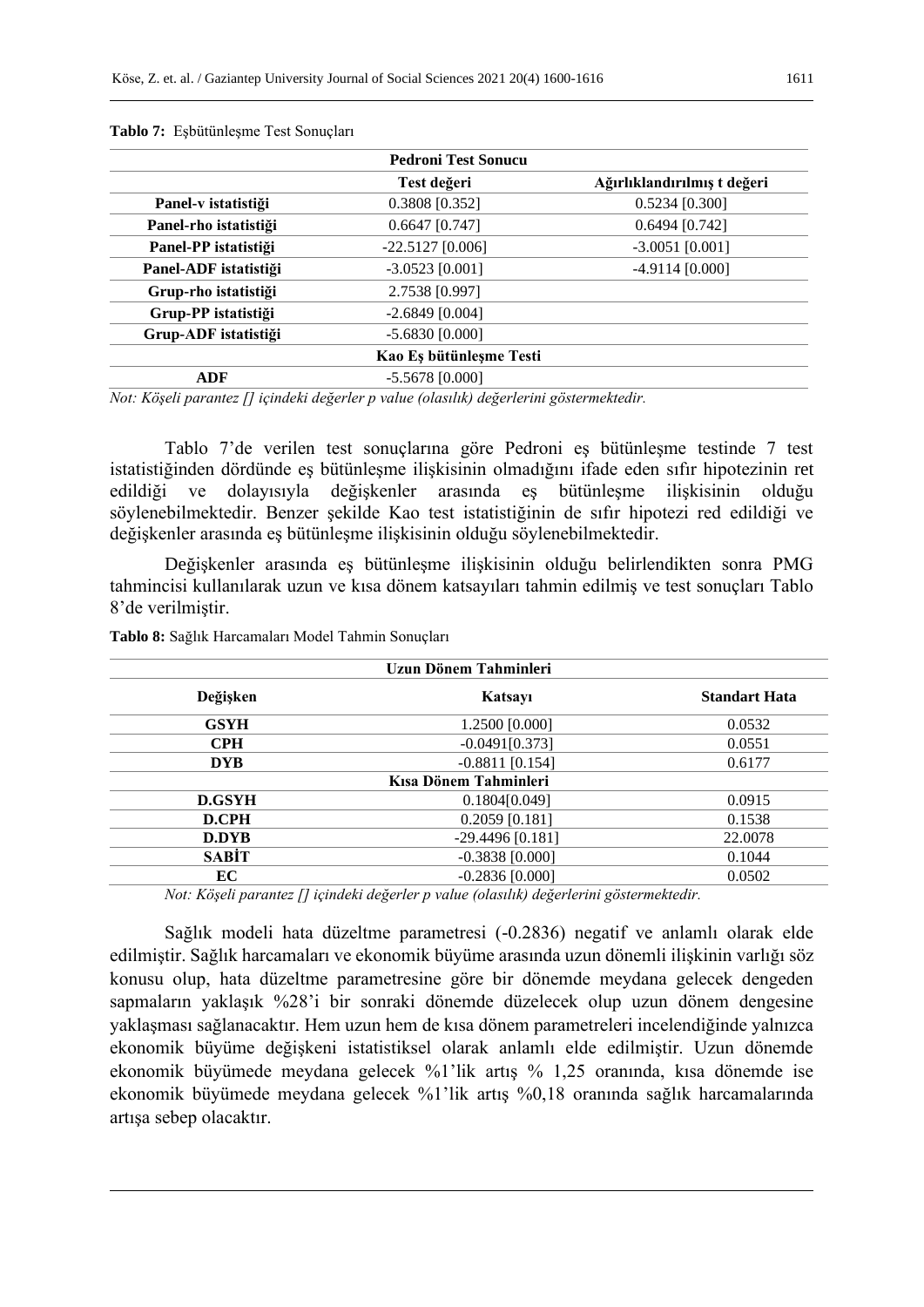*Ekonomik Büyüme Modeli;*

$$
GSYH_{it} = \alpha_i + \sum_{j=1}^{p} \beta_{ij}GSYH_{it-j} + \sum_{j=0}^{q} \gamma_{ij}SH_{it-j} + \sum_{j=0}^{k} \lambda_{ij}OSH_{it-j} + \sum_{j=0}^{s} \delta_{ij}CPH_{it-j} + \varepsilon_{it}
$$

Ekonomik büyüme modelinde değişkenler arasında eşbütünleşme ilişkisinin varlığı Pedroni (1999) ve Kao (1999) eşbütünleşme testleri kullanılarak test edilmiş ve test sonuçları Tablo 9'da verilmiştir.

**Tablo 9:** Pedroni ve Kao Eşbütünleşme Testi Sonuçları

|                       | <b>Pedroni Test Sonucu</b> |                             |
|-----------------------|----------------------------|-----------------------------|
|                       | Test değeri                | Ağırlık andırılmış t değeri |
| Panel-v istatistiği   | $-0.8062$ [0.7899]         | $-1.7375$ [0.9589]          |
| Panel-rho istatistiği | 1.3991 [0.9191]            | 1.4062 [0.9202]             |
| Panel-PP istatistiği  | $-2.4404$ [0.0073]         | $-2.7664$ [0.0028]          |
| Panel-ADF istatistiği | $-4.8170$ [0.0000]         | $-5.1315$ [0.0000]          |
| Grup-rho istatistiği  | 3.3664 [0.9996]            |                             |
| Grup-PP istatistiği   | $-2.4014$ [0.0082]         |                             |
| Grup-ADF istatistiği  | $-4.4758$ [0.0000]         |                             |
|                       | Kao Es bütünleşme Testi    |                             |
| ADF                   | $-6.0413$ [0.000]          |                             |

*Not: köşeli parantez içindeki değerler olasılık değerini göstermektedir.*

Pedroni ve Kao test sonuçları değerlendirildiğinde değişkenler arasında eşbütünleşme ilişkisinin olmadığını ifade eden sıfır hipotezinin red edildiği, dolayısıyla değişkenler arasında eşbütünleşme ilişkisinin var olduğu söylenebilmektedir. Değişkenler arasında eşbütünleşme ilişkisinin varlığı tespit edildiğinden dolayı uzun ve kısa dönem katsayıları tahmin edilmiş ve tahmin sonuçları Tablo 10'da verilmiştir.

| Uzun Dönem Tahminleri |                   |                      |  |  |  |  |  |
|-----------------------|-------------------|----------------------|--|--|--|--|--|
| Değişken              | Katsavi           | <b>Standart Hata</b> |  |  |  |  |  |
| <b>SH</b>             | 0.8190[0.000]     | 0.0413               |  |  |  |  |  |
| <b>OSH</b>            | $-0.6167$ [0.000] | 0.1264               |  |  |  |  |  |
| <b>CPH</b>            | 0.7290 [0.000]    | 0.1089               |  |  |  |  |  |
| Kısa Dönem Tahminleri |                   |                      |  |  |  |  |  |
| D.SH                  | $0.17070$ [0.064] | 0.0956               |  |  |  |  |  |
| <b>D.OSH</b>          | 1.0522 [0.000]    | 0.2386               |  |  |  |  |  |
| <b>D.CPH</b>          | $-0.5629$ [0.014] | 0.2302               |  |  |  |  |  |
| <b>SABIT</b>          | 1.3198 [0.000]    | 0.3604               |  |  |  |  |  |
| EC                    | $-0.3350$ [0.000] | 0.0912               |  |  |  |  |  |

**Tablo 10:** Ekonomik Büyüme Model Tahmin Sonuçları

Ekonomik büyüme modeli hata düzeltme parametresi (-0,335) negatif ve anlamlı olarak elde edilmiştir. Ekonomik büyüme ve sağlık harcamaları arasında uzun dönemli ilişkinin varlığı söz konusu olup, hata düzeltme parametresine göre bir dönemde meydana gelecek dengeden sapmaların yaklaşık %34'ü bir sonraki dönemde düzelecek olup uzun dönem dengesine yaklaşması sağlanacaktır. SH, OSH ve CPH değişkenlerinin hem uzun hem de kısa dönem parametreleri istatistiksel olarak anlamlıdır. Uzun dönemde sağlık harcamalarındaki %1'lik artış % 0,8 oranında ekonomik büyümede artışa sebep olacak olup, özel sağlık harcamalarındaki %1'lik artış ise %0,6 oranında ekonomik büyümede azalışa sebep olacaktır. Yine uzun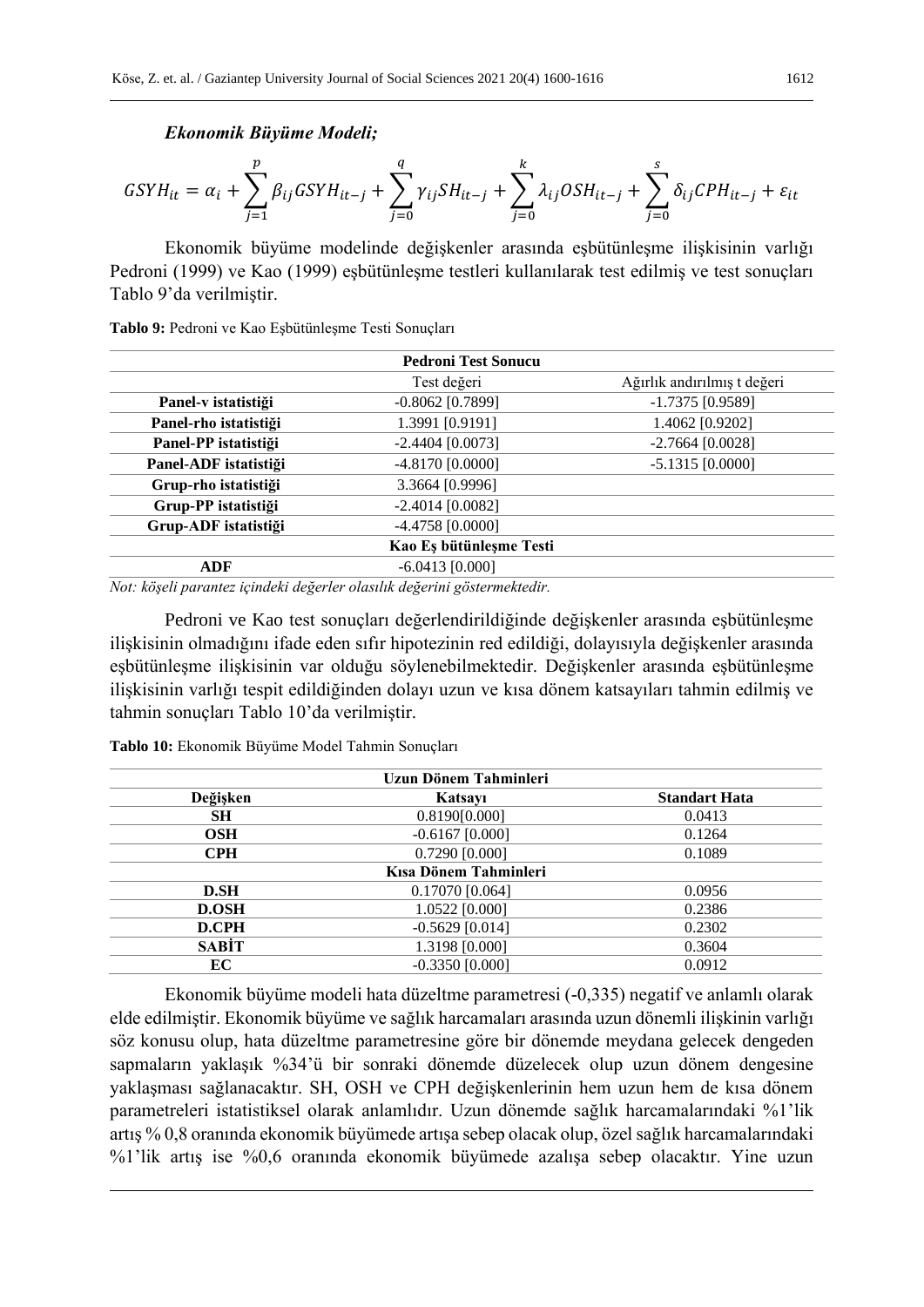dönemde CPH değişkenindeki %1'lik artış ekonomik büyümede %0,7 oranında artışa sebep olacaktır.

Kısa dönemde ise  $\alpha = 0.10$  anlam düzeyinde sağlık harcamalarındaki %1'lik artış % 0,2 oranında,  $\alpha = 0.05$  anlam düzeyinde özel sağlık harcamalarındaki %1'lik artış ise %1,05 oranında ekonomik büyümede artışa sebep olacaktır. CPH değişkeni değerlendirildiğinde, bu değişkende meydana gelecek bir artış kısa dönemde ekonomik büyümede azalışa sebep olacaktır.

### **Sonuç**

Ekonomik büyümenin artırılması hemen her dönemde ülkelerin en önemli hedeflerinden biri olmuştur. Beşeri sermayenin ekonomik büyüme yaratıcı etkisi büyüme teorileri tarafından vurgulanmıştır. Beşeri sermaye stokunun artırılması için eğitim harcamaları kadar sağlık harcamaları da önem arz etmektedir. Bu bağlamda ülkeler sağlık göstergelerini iyileştirmek için uygun politikalar uygulamaya başlamıştır. Sağlık göstergelerinin iyileştirilmesi için yapılmış olan sağlık harcamaları, beşeri sermayeyi güçlendirerek emek verimliliğini artırmakta ve çıktı miktarını yükseltme suretiyle ekonomik büyümeyi olumlu etkilemektedir. Yapılan kamusal sağlık yatırımları aynı zamanda doğumdan beklenen yaşam süresini de artırmaktadır. İnsanların yaşam süresi tasarruflar üzerinde de belirleyici role sahip olmaktadır. İnsanlar ancak sağlıklı bir ömür beklentisi içerisinde ise geleceğe yönelik tasarruflar yapacaktır. Bu doğrultuda artan tasarruflar yatırımları uyararak, ekonomik büyümeyi olumlu etkileyecektir.

Bu çalışmada G20 ülkelerinde sağlık harcamaları, kamu sağlık harcamaları, doğumdan beklenen yaşam süresi, özel sağlık harcamaları ve GSYH ilişkisi panel ARDL testi ile analiz edilmiştir. Elde edilen analiz sonuçlarına göre, uzun dönemde sağlık harcamalarındaki %1'lik artış % 0,8 oranında ekonomik büyümede artışa, özel sağlık harcamalarındaki %1'lik artış ise %0,6 oranında ekonomik büyümede azalışa sebep olacaktır. Yine uzun dönemde CPH değişkenindeki %1'lik artış ekonomik büyümede %0,7 oranında artışa yol açacaktır. Diğer taraftan uzun ve kısa dönemde ekonomik büyümede meydana gelecek artış ta sağlık harcamalarında artışa sebep olacaktır. Elde edilen bu sonuçlar beklentilerle uyumlu olup literatürdeki çalışmaları destekler niteliktedir (Wang, 2015; Bedir, 2016; Atılgan, 2017; Kızıl ve Ceylan, 2018; Altınöz, 2020).

G20 ülkeleri için yapılan bu çalışmadan özellikle gelişmekte olan ülkeler için önemli çıkarımlar yapmak mümkündür. Beşeri sermayenin ekonomik büyüme üzerindeki olumlu etkisinden yola çıkılarak bu ülkelerde beşeri sermaye stokunun artırılması için daha fazla sağlık harcaması yapılması önerilmektedir. Ayrıca yapılan özel sağlık harcamalarının yatırımları artırması durumu göz önünde bulundurulduğunda, insanların özel sağlık yatırımları yapması yönünde teşviklerin yapılması gerekmektedir.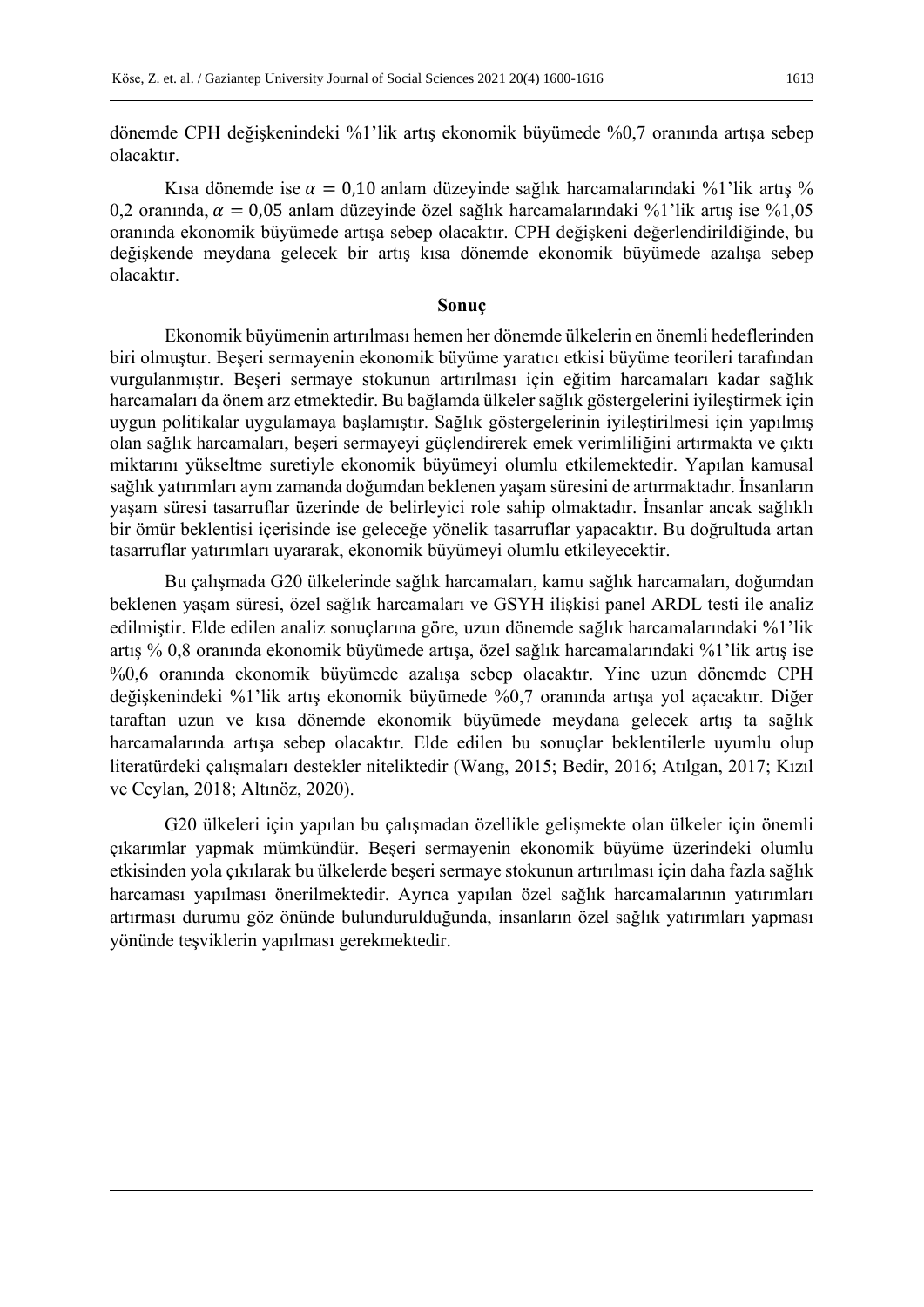## **Kaynakça**

- Aboubacar, B. ve Xu, D.Y. (2017) The Impact of Health Expenditure on the Economic Growth in SubSaharan Africa. Theoretical Economics Letters, 7(3), 615-622. https://doi.org/10.4236/tel.2017.73046
- Adeniyi. L.N. ve Abiodun. L.N. (2011). Health Expenditure and Nigerian Economic Growth. European Journal of Economics, Finance and Administrative Sciences, Basım 30, ISSN 1450-2275
- Altunöz, U. (2020), Sağlık Harcamalarının Ekonomik Büyüme ile İlişkisinin OECD Ülkeleri İçin Analizi, *Ekonomi Bilimleri Dergisi*, 12 (1), 85-105.
- Arslan, İ. , Eren, M. V. & Kaynak, S. (2016). Sağlık ile Kalkınma Arasındaki İlişkinin Asimetrik Nedensellik Analizi . Dokuz Eylül Üniversitesi İktisadi İdari Bilimler Fakültesi Dergisi , 31 (2) , 287-310 . DOI: 10.24988/deuiibf.2016312535
- Atilgan, E., Kilic, D. ve Ertugrul, H. M. (2016). The dynamic relationship between health expenditure and economic growth: is the health-led growth hypothesis valid for Turkey? The European Journal of Health Economics, 18(5), 567–574.
- Bakare. A.S. ve Olubokun. S. (2011). Health Care Expenditure and Economic Growth in Nigeria : An Empirical Study. HomeJournal of Emerging Trends in Economics and Management Sciences, 2(2).
- Barro, R. (1996). Health and economic growth. World Health Organization. Washington, DC.
- Barro, R. ve Xavier S.M. (1995). Economic Growth (2nd Edition). New York: McGraw-Hill.
- Bedir. S. (2016). Healthcare Expenditure and Economic Growth in Developing Countries. Advances in Economics and Business 4(2), 76-86. http://www.hrpub.org DOI: 10.13189/aeb.2016.040202
- Bhargava, A., Jamison, D.T., Lau, L. ve Murray C.J. (2000). Modeling the Effects of Health on Economic Growth. GPE Discussion Paper Series, 33, 1-33
- Bloom, D. E., David C. ve Jaypee S. (2004). The Effect of Health on Economic Growth: A Production Function Approach. *World Development* 32(1), 1–13. DOI 10.3386/w8587 https://www.nber.org/papers/w8587
- Bloom, D. E., Kuhn, M. ve Prettner, K. (2018) : Health and Economic Growth, IZA Discussion Papers, No. 11939, Institute of Labor Economics (IZA), Bonn
- Breusch, T. S. ve Pagan, A. R. (1980). The Lagrange Multiplier Test and its Applications to Model Specification in Econometrics. *The Review of Economic Studies.* 47(1), 239- 253.
- Chakraborty, S. (2004). Endogenous lifetime and economic growth. Journal of Economic Theory, 116(1), 119–137.
- Cooray, A. (2013). Does Health Capital Have Differential Effects on Economic *Growth. Applied Economics Letters*, 20 (3), 244–249
- Çetin, M. ve Ecevit E. ( 2010). Sağlık Harcamalarının Ekonomik Büyüme Üzerindeki Etkisi: OECD Ülkeleri Üzerine Bir Panel Regresyon Analizi, *Doğuş Üniversitesi Dergisi*, 11 (2),166-182.
- Dhesi, A. S. ve Dhariwal, M. S. (1990). Health Expenditure, Labour Supply and Productivity of Workers: A Simultaneous Equation Approach. Canadian Journal of Development Studies / Revue Canadienne D'études Du Développement, 11(2), 311–324.
- Dreger, C. ve Reimers, H. E. (2005). Health Care Expenditures in OECD Countries: A Panel Unit Root and Cointegration Analysis. IZA Discussion Paper, 1469, 1-20
- Economic Co-operation and Development (OECD). (2019). Health spending. https://data.oecd.org/healthres/health-spending.htm (18.03.2021)
- Erçelik, G. (2018). The Relationship between health expenditure and GDP per capita in Turkey from 1980 to 2015. Journal of Politics, Economy and Management, 1(1), 1–8.
- Fogel, R. W. (1994) Economic growth, population theory, and physiology: The bearing of long-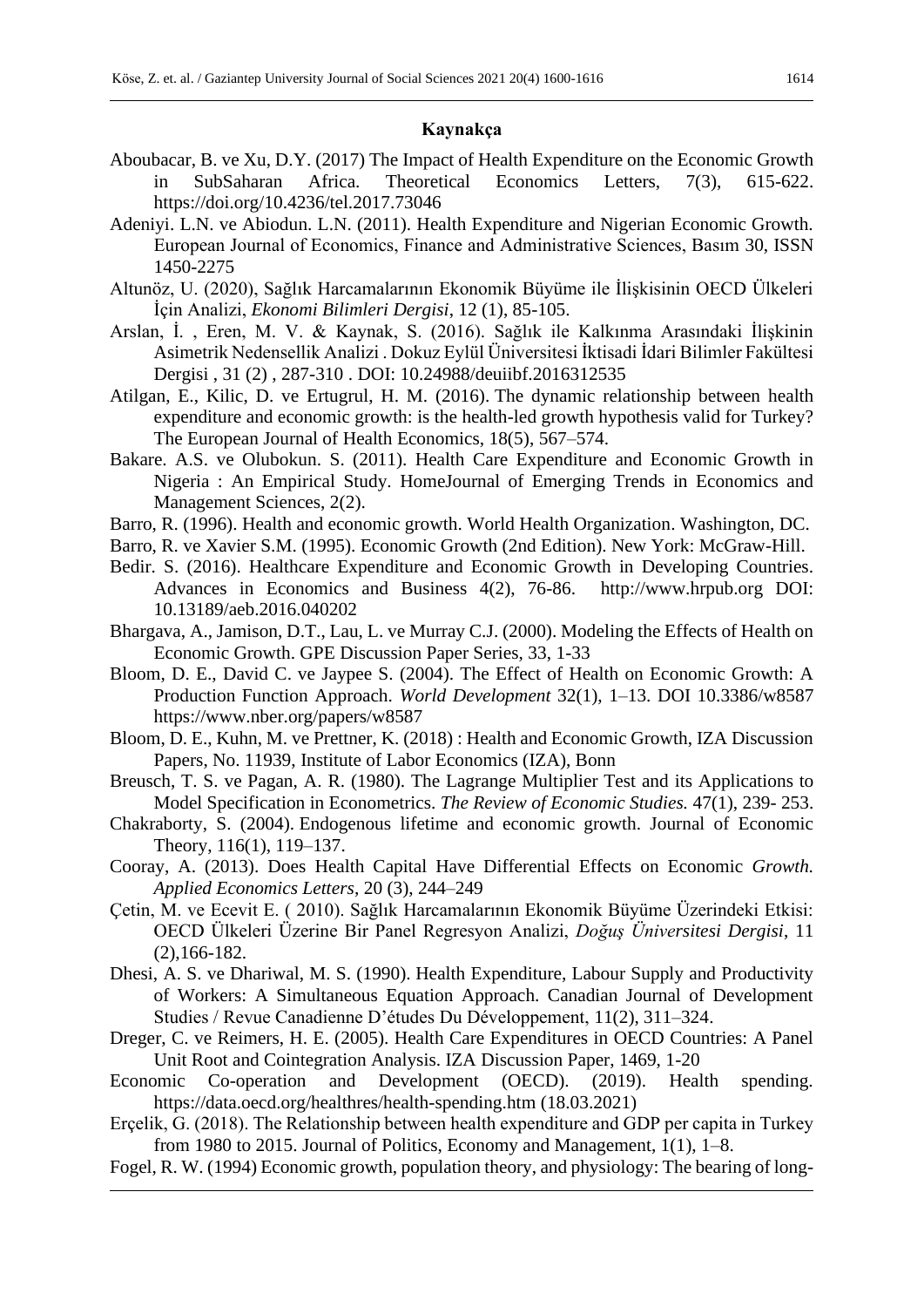term processes on the making of economic policy. American Economic Review 84(3), 369–395.

- Hanusch, H., Chakraborty, L. S. ve Khurana, S. (2017). Fiscal Policy, Economic Growth and Innovation: An Empirical Analysis of G20 Countries, Levy Economics Institute Working Paper No. 883.
- Hayaloğlu. P. ve Bal. H. (2015). Üst Orta Gelirli Ülkelerde Sağlık Harcamaları ve Ekonomik Büyüme İlişkisi. *İşletme ve İktisat Çalışmaları Dergisi.* 3(2), 35-44.
- Kao, C. (1999), "Spurious Regression and Residual-Based Tests for Cointegration in Panel Data", Journal of Econometrics, 90, 1-44.
- Kılıç, N.Ö. ve Beşer, M. (2018). Sağlık Harcamalarının Ekonomik Büyüme Üzerindeki Etkileri: Merkezi ve Doğu Avrupa (CEEC) Ülkeleri Üzerine Panel Veri Analizi. *Süleyman Demirel Üniversitesi İktisadi ve İdari Bilimler Fakültesi Dergisi.* 23(2), 373- 382.
- Kızıl, B.C. ve Ceylan, R. (2018). Sağlık Harcamalarının Ekonomik Büyüme Üzerine Etkisi: Türkiye Örneği. Journal of Yaşar University, 13 (50), 197 – 209.
- Kim, D-H., Lin, S.-C. ve Suen, Y.-B. (2010). Dynamic Effects of Trade Openness on Financial Development. *Economic Modelling,* 27(1), 254-261.
- Lawrence Babatunde, O. (2014). Analysis of the Growth Impact of Health Expenditure in Nigeria. *IOSR Journal of Economics and Finance (IOSR-JEF),* 3(1), 77-84
- Madsen, J. B. (2017). Health-Led Growth Since 1800. *Macroeconomic Dynamics*, 22(04), 961– 1000.
- Mayer. D. (2001). The Long-Term Impact of Health on Economic Growth in Latin America, *World Development.* 29(6). 1025-1033.
- Mehrara, M. (2011). Health Expenditure and Economic growth: An ARDL Approach for the Case of Iran. *Journal of Economics and Behavioral Studies*, *3*(4), 249-256. https://doi.org/10.22610/jebs.v3i4.277
- Nazlıoğlu. Ş. (2011). Tarımsal Fiyatlarda Hedefi Aşma Hipotezi: Gelişmiş ve Gelişmekte Olan Ülkeler İçin Panel ARDL Analizi, Finans Politik ve Ekonomik Yorumlar, 48(556).
- Nurudeen, A. ve Usman, A.(2010). Government Expenditure And Economic Growth In Nigeria, 1970-2008: A Disaggregated Analysis. *Nigeria Business and Economics Journal*, BEJ-4.
- Pedroni, P. (1999), "Critical values for cointegration tests in heterogeneous panels with multiple regressors.", Oxford Bulletin of Economics and statistics, 61(S1), 653-670.
- Pesaran, M. H. ve Smith, R. (1995). Estimating Long-Run Relationships from Dynamic Heterogeneous Panels. *Journal of Econometrics,* 68(1), 79-113.
- Pesaran, M. H. (2004). General Diagnostic Tests for Cross Section Dependence in Panels. *IZA Discussion Paper* No. 1240
- Pesaran, M.H. (2007). A Simple Panel Unit Root Test in the Presence of Cross-Section Dependence. *Journal of Applied Econometrics.* 22(2), 265-312.
- Pesaran, M. H. Ullah, A. ve Yamagata, T. (2008). A Bias-Adjusted LM Test of Error Cross Section Independence. *The Econometrics Journal.* 11(1), 105–127
- Pesaran, M. H., Yongcheol S. ve Smith, R.P. (1999). Pooled Mean Group Estimation of Dynamic Heterogeneous Panels. *Journal of the American Statistical Association*. 94(446), 621-624.
- Rengin, A. K. (2012), "The Relationship between Health Expenditures and Economic Growth: Turkish Case", International Journal of Business Management & Economic Research, 3(1), 404- 409.
- Rivera, B. ve Currais, L. (2003). The effect of health investment on growth: A causality analysis. *International Advances in Economic Research* 9, 312–323.